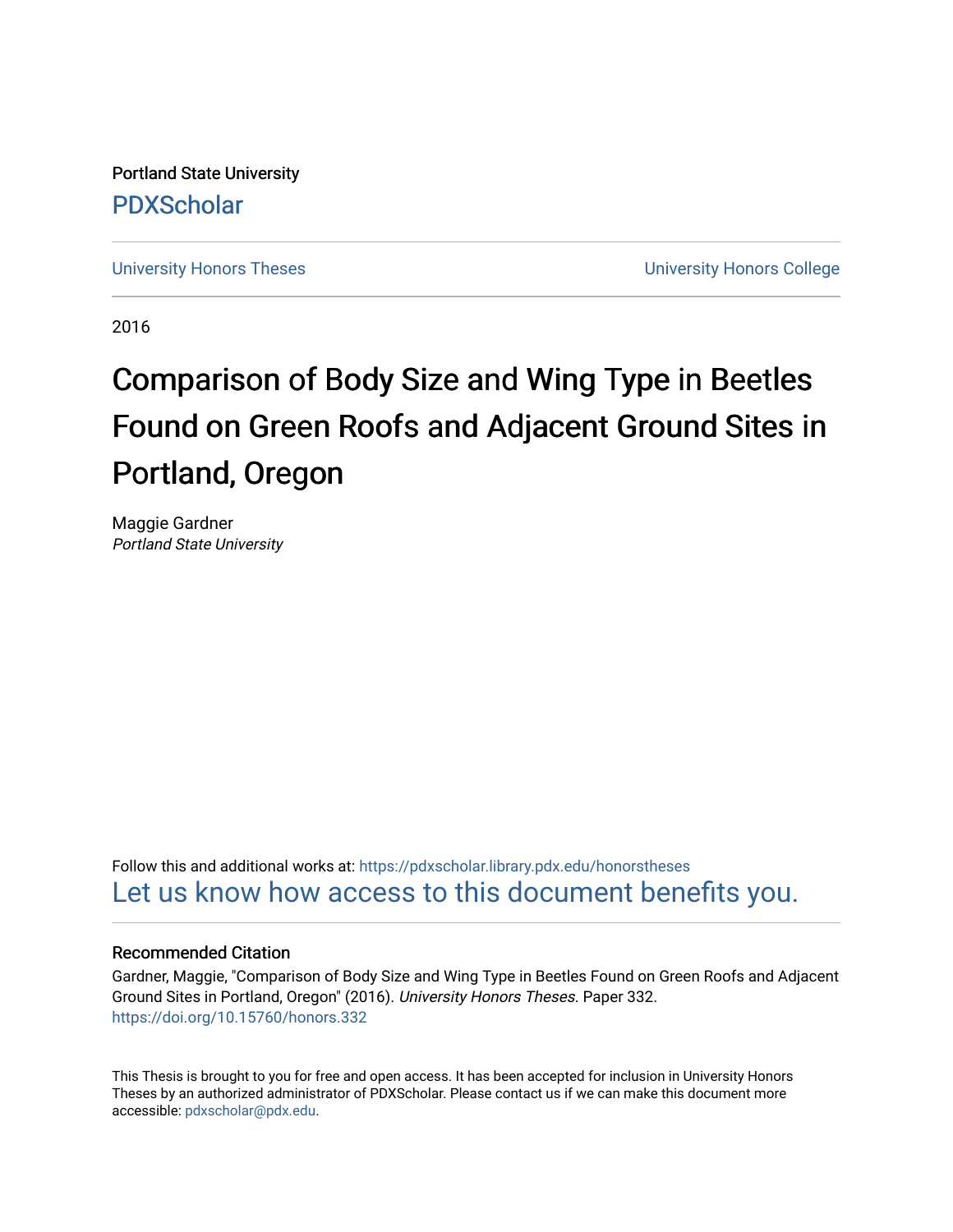Comparison of body size and wing type in beetles found on green roofs and adjacent ground sites in Portland, Oregon.

> By Maggie Gardner

An undergraduate honors thesis submitted in partial fulfillment of the requirements for the degree of Bachelor of Science in University Honors and Biology

> Thesis Adviser Olyssa Starry

Portland State University 2016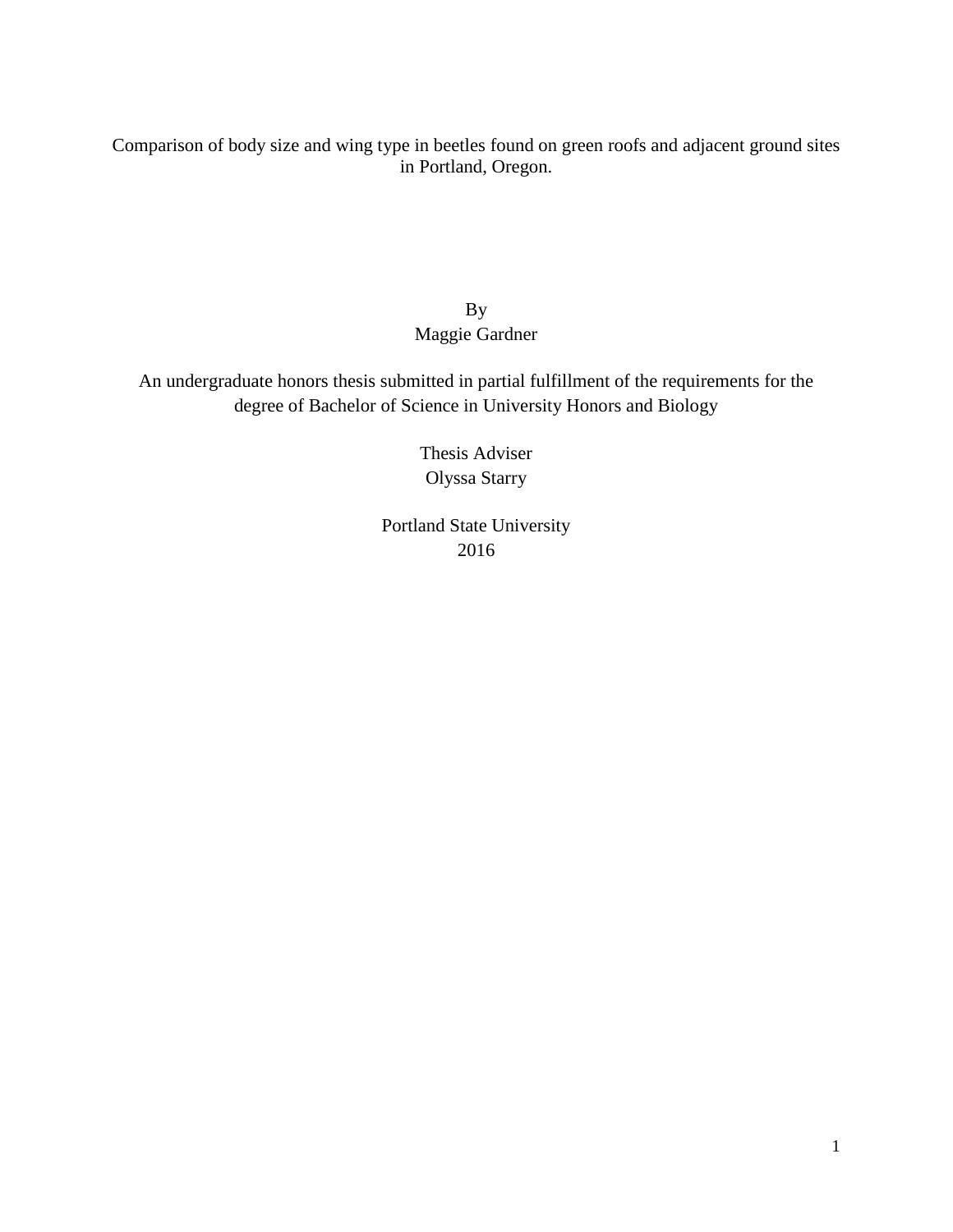### Table of Contents

| Abstract         | $\mathfrak{Z}$ |
|------------------|----------------|
| Introduction     | $3-6$          |
| Methods          | $6 - 8$        |
| Results          | $8 - 14$       |
| Discussion       | $14-16$        |
| Conclusion       | $16-17$        |
| Acknowledgements | $17\,$         |
| References       | $17-19$        |
| Appendix         | 19-23          |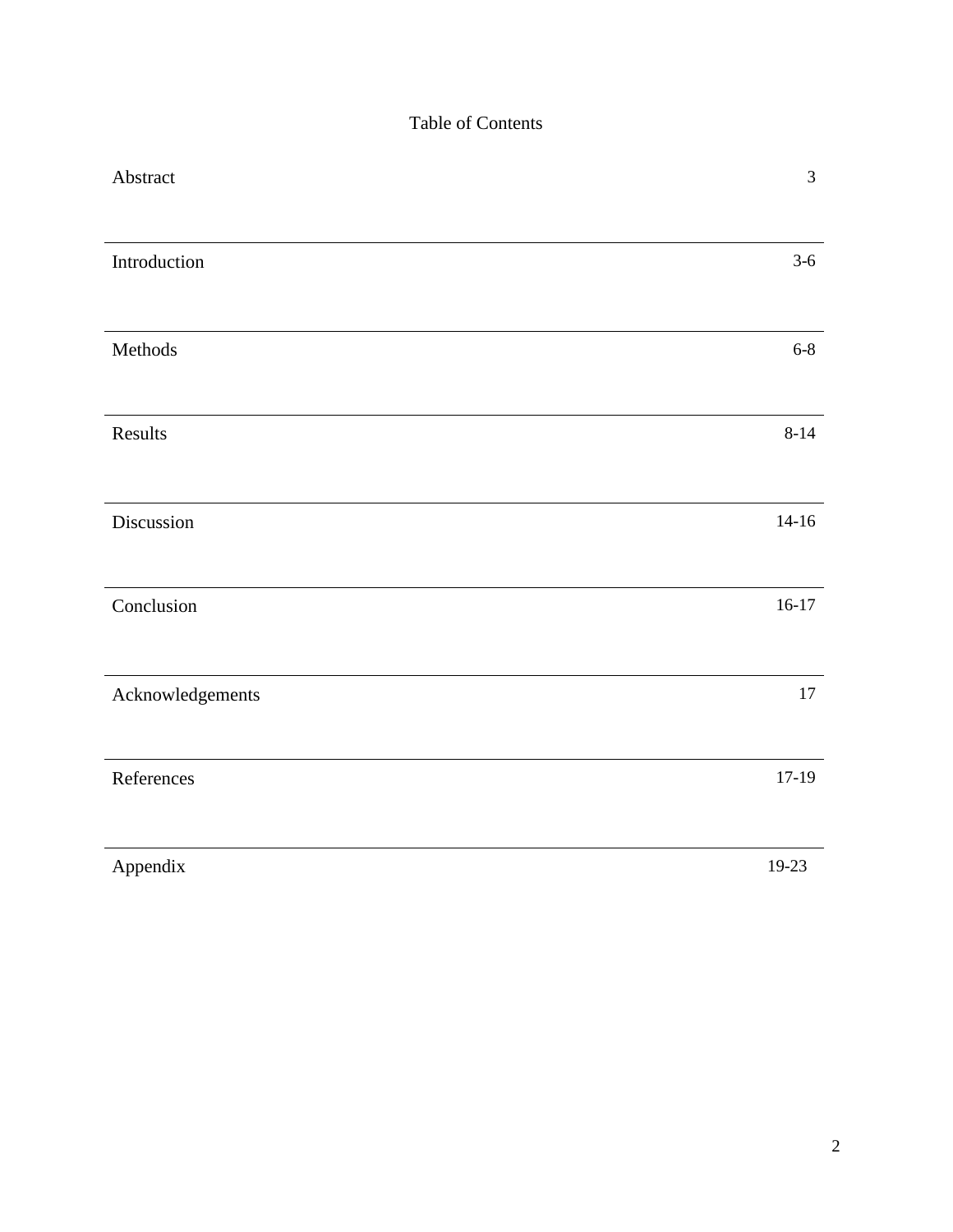#### **Abstract**

Green roofs and nearby ground habitats provide an arena to study invasion and compare dispersal ability between beetles. Invasive species can create a host of problems and to better prevent their spread it is vital to understand what traits allow for extensive colonization. In this study, two physical traits of beetles, wing type and body size, were examined and compared to see if there were differences in the beetle communities found on eight green roofs and eight ground sites in Portland, Oregon. No significant difference was found in body size except when comparing roof only species with abundant species, and due to limitations on wing type data, there was no direct correlation found to answer whether wing type corresponded to location. However, green roofs are a useful tool for comparing traits and further research should utilize these increasingly common habitats to better understand why certain species are found on these isolated urban islands.

#### **Introduction**

Urban rooftop gardens are an attempt to create more areas habitable for wildlife within cities and to provide economic benefits for the multi-story buildings they are built on (Velazquez 2005). They are most commonly constructed on buildings with relatively flat and accessible areas. To make these green roofs, a shallow layer of soil or other substrate is spread out on top of a barrier that protects the building. Various plants are grown either from seeds or are brought up from nurseries. Two common types of green roofs are sedum and habitat roofs. Sedum green roofs typically have more gravelly substrate and consist of many kinds of succulent species. Habitat green roofs are home to more herbaceous species that are grown in relatively shallow soil.

Once the substrate is added and plants take root, all sorts of animal life can follow. Insects are one of the most abundant groups of organisms found on these roofs. Spiders, ants, flies, bees, beetles, and more cohabitate in these small urban niches (MacIvor and Lundholm 2011). One of the questions that applies to many of the insect species found on these rooftops is how did they get there. Were they brought in with the substrate, or did they manage to migrate to the tops of these concrete multi-story buildings on their own? Could they have hitchhiked a ride on human or animal visitors to the rooftops via the process known as phoresy? Answering these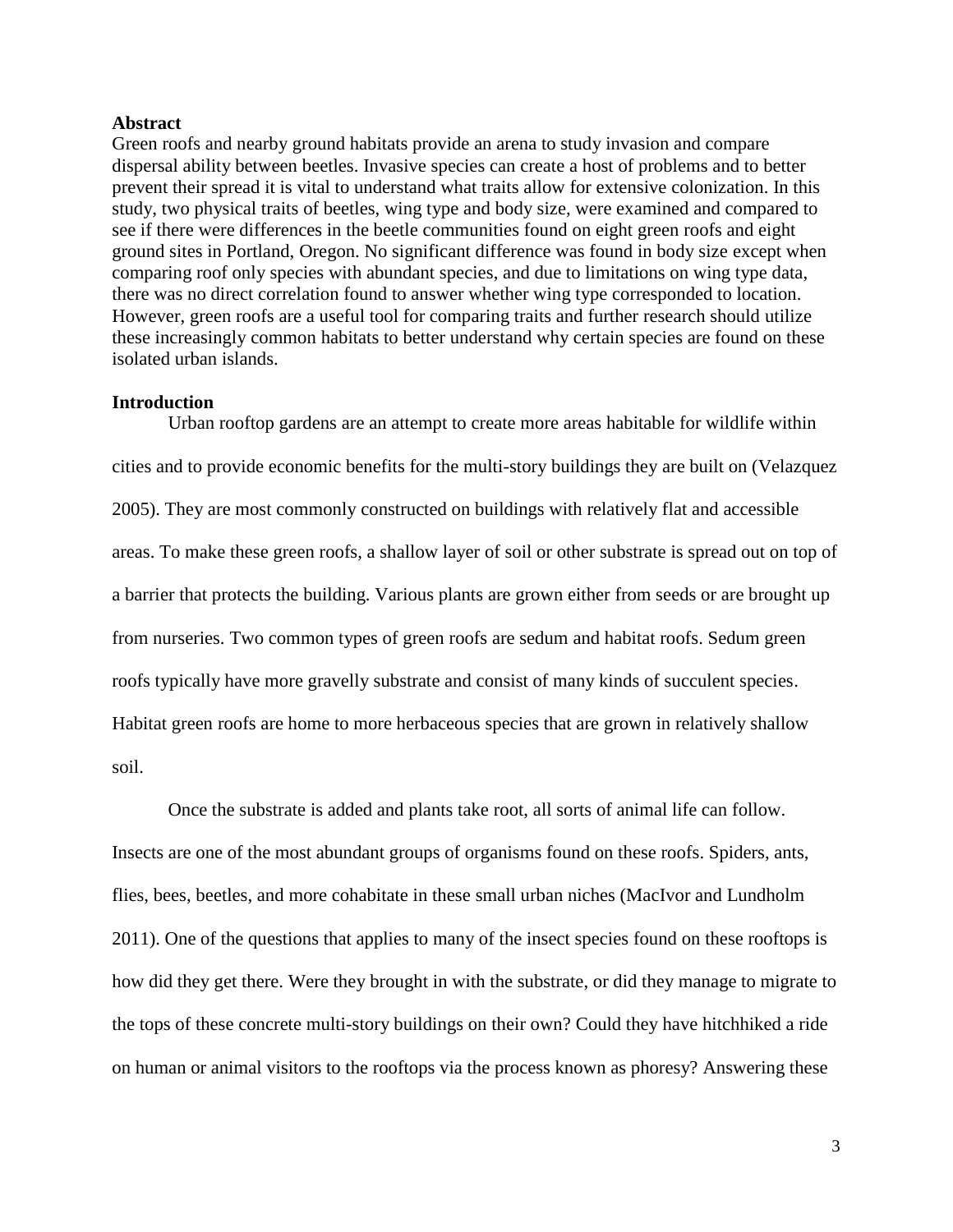questions may allow us to understand how to design green roofs so they maximize habitat for native species, and to better predict what makes the nonnative or invasive species so adept at colonizing new environments.

These green roofs are also model areas for studying invasion because they function as pseudo-islands assumed to be essentially uncolonized after construction. By monitoring the establishment of various species on these roofs, it may be possible to attribute certain traits or patterns to high dispersal and invasive propensity. So far, urban environments have been found to be more habitable by nonnative species, however green roofs may offer a potential solution for encouraging native species richness (McKinney 2002). Invasive plant species have also been studied on green roofs to see if these locations may create potential reservoirs for invasive plant species (Kinlock et al 2015).In one particular study it was determined that varying the soil depth on the rooftops affects the plant diversity and prevalence of native species. They put also forth the need to question the types of species used to stock the rooftops since many are often non native themselves.

Invasive species are found all over the world, and understanding how these insects spread is important for preventing ecological and economical damage. The ability to disperse and colonize new environments is relevant for assessing the risks posed by specific species (Anderson et al 2004). Human-involved dispersal is especially important to acknowledge because it is likely the only one that can be controlled. Most modes of human transportation are carrying potential invaders, especially in the ballast water of ships (Frazier et al 2013). Plant nurseries are also big stations for transport (Banks 1902). Nursery pests are insect species that are commonly found in the plants and soil sold by many plant nurseries. Once purchased, there is no limit to where the materials will end up (Banks 1902). Knowing the methods of natural and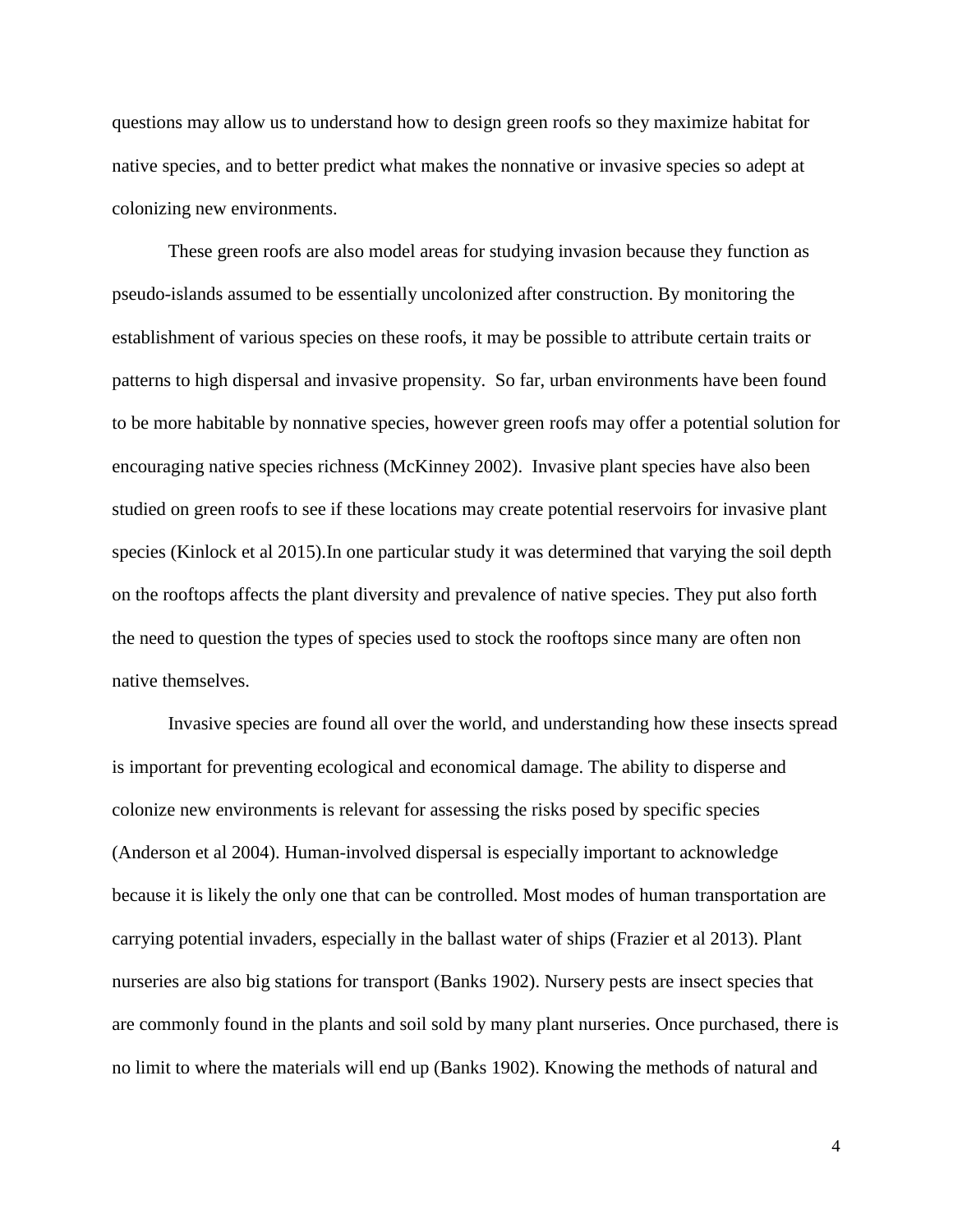human aided dispersal will be considerably useful for predicting and affecting species invasion. (Mazzi and Dorn 2012).

Beetles in particular are one of most well-studied species on roof tops; they cover a range of trophic levels, and their short generation times allow them to respond quickly to change (McIntyre 2000). Many species are highly mobile and there is a lot of research available on invasive species all over the world. Certain traits may play a role in determining which beetle species will be most suited to dispersal and invasion. Wing size, body size, breeding location, diet, and other traits all play a role in an insect's success, especially in a new environment (Shibuya et al 2014, Yamashita et al 2006, Ogai and Kenta 2015). For example, insects that are generalist predators tend to be more successful at entering new environments because they are able to thrive on whatever food is most available (Crowder and Snyder 2010).

For this study, wing size and body size were the two primary phenotypes compared for determining which species are likely good dispersers. The evolution of wings appears to respond to the dimensionality of an environment and its stability over time (Roff 1990). In certain beetle species, wings have been completely lost because their necessity does not outweigh the cost (Roff 1990). Wing types are typically grouped into three categories for beetles, macropterous (large-winged), dimorphic (either large or reduced), and brachypterous (reduced wings). Those with macropterous or dimorphic wings are considered likely to have flying capabilities in this study (Thayer 1992, Yamashita et al 2006). There appears to be a connection between wing type and environment type, with smaller wings found in more disturbed environments (Shibuya et al 2014).

The same study on wing type found a similar correlation between body size and environment, with a decrease in body size also found after disturbance (Shibuya et al 2014).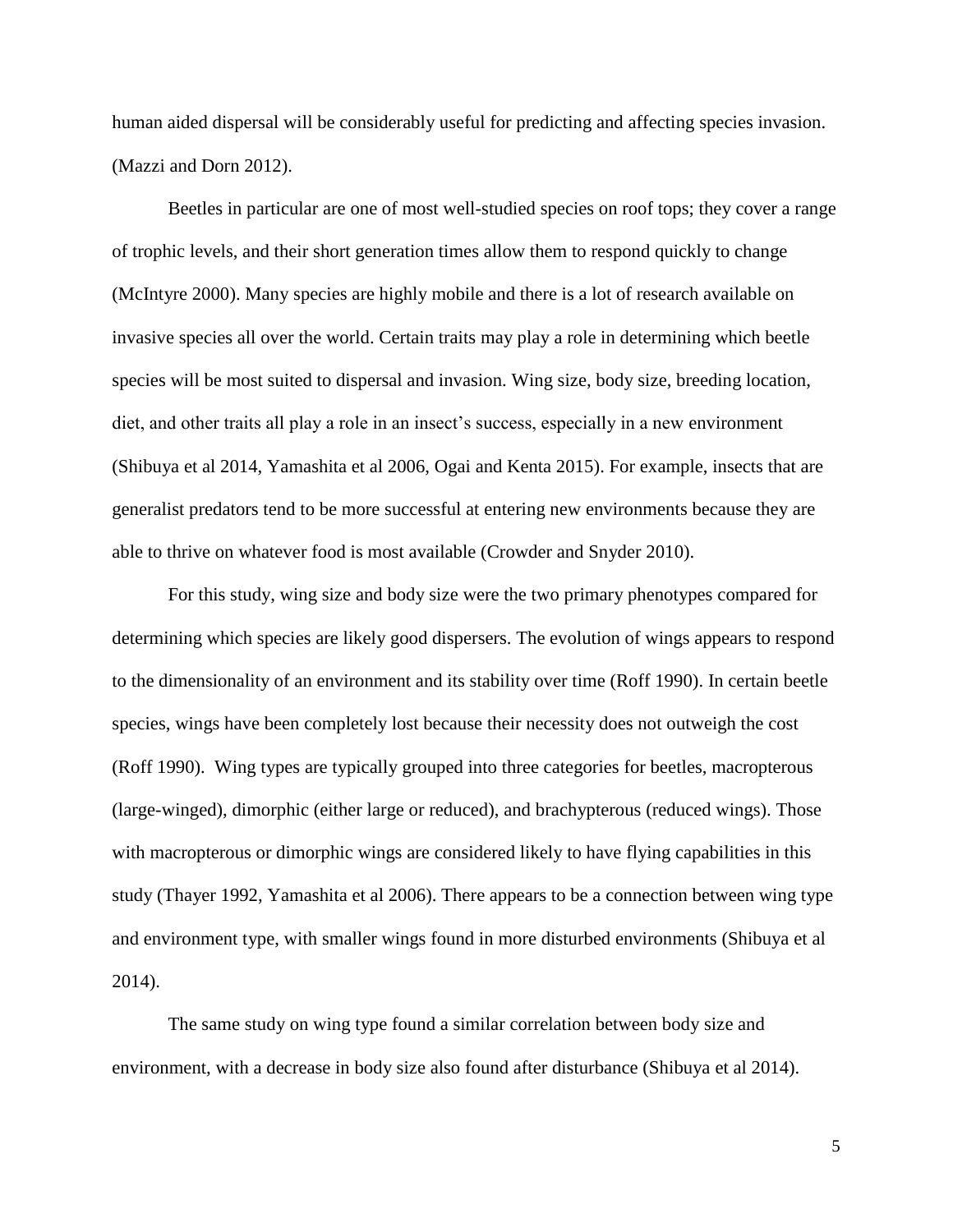Habitat has an effect on not only the size species found, but also size within species (Ogai and Kenta 2015). Because size seems to vary directly in response to location, it was chosen as a way to compare the beetles found on the roofs and at the ground sites.

The purpose of this research is to identify if body size and wing characteristics of certain beetle species differ between those found on ground sites and on green roofs, and discuss if these traits may help understand how green roofs are colonized. Based on the research mentioned above, there should be a difference in body size and wing type between species on the ground and on the rooftops, due to the difference in habitat type. For beetles found in both locations, wings are likely an important mode of transportation, so they should be mostly macropterous. And because the ground habitats are more stable than the relatively new green roofs, the average body mass may be larger than for the species on the roofs.

#### **Methodology**

In order to address these questions, I obtained permission to use a dataset generated from a collaboration between PSU and the University of Applied Sciences in Basel Switzerland that eventually became the primary evidence in a Masters Thesis by Sydney Gonsalves (Gonsalves 2016). As a project intern, I was responsible for insect sorting and occasionally pitfall trap collection.

The collection period was from April 2014 to October 2014. The beetles were collected on eight different green roofs and their corresponding ground sites in and around Portland, Oregon. Four green roofs were sedum roofs, and four were habitat roofs. The ground sites were chosen based on proximity to each roof and had little to no development or foot traffic.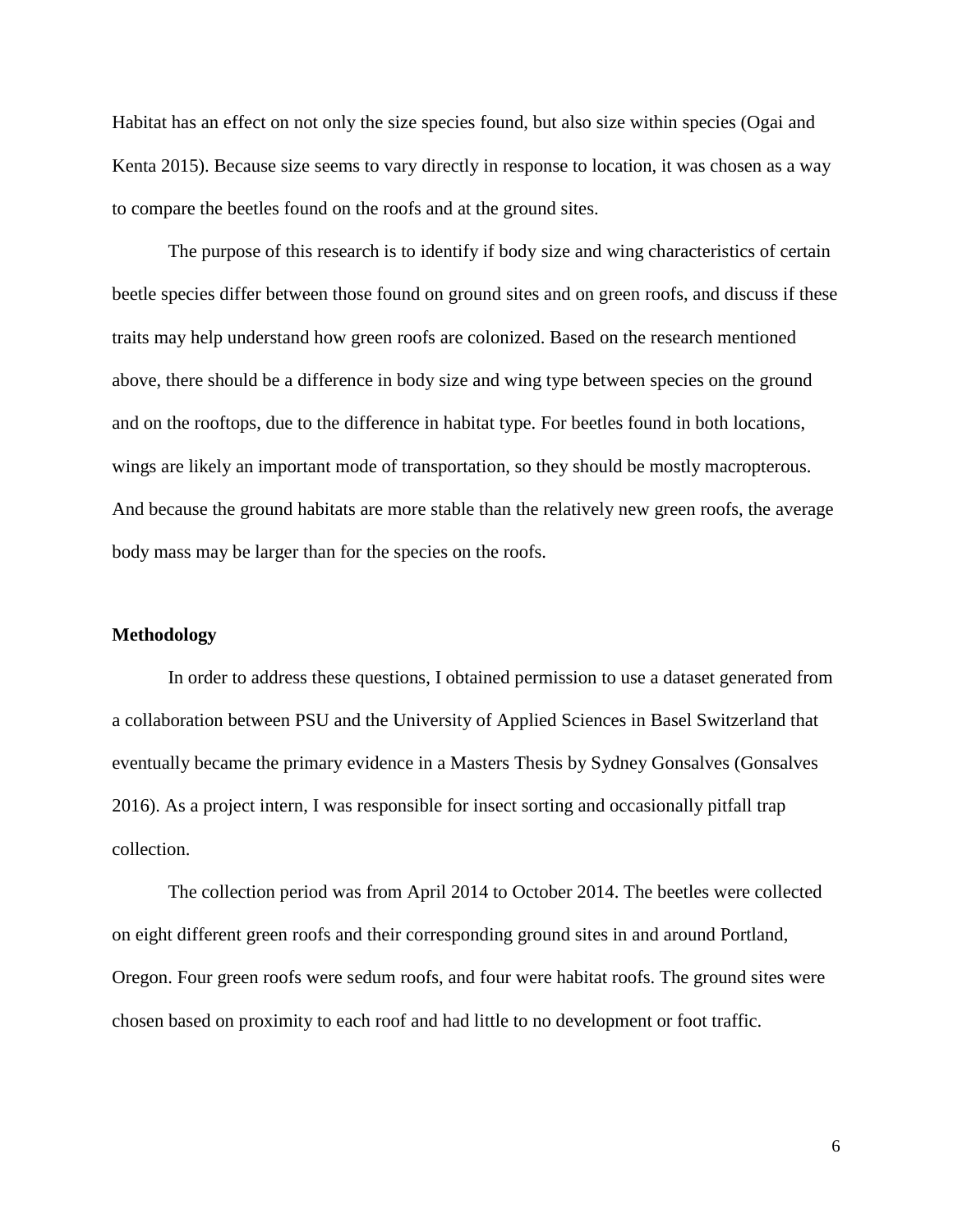Pitfall traps filled with 10% acetic acid were set up at each location and checked regularly (see fig. 1). The traps were flush with the substrate on the roofs, and covered with chicken wire to prevent interference from birds. Once in the lab, the acetic acid was replaced with 80% ethanol for long-term preservation.

The beetles were shipped to the University of Applied Sciences in Basel Switzerland where they were identified to species level. Over the course of seven months, 5402 beetles representing 102 unique species were collected from green roofs and nearby ground sites (Appendix I). Only 23.4% of these species were on the roof, the rest were captured from the ground sites. The twenty most commonly found beetles on the roofs and at the ground sites were used in comparison of body size and wing type. Those found only on the roofs and only on the ground were also compared. Literature was consulted to find values for body size and wing type of the beetles used for comparison.

The collection method used for capturing beetles on the roofs and ground sites provided a lot of data, however some issues did arise over the course of collection. The location of ground sites was very limited around some rooftops so some sites were farther away from the roof than desired. On the rooftops the primary issue was protecting the traps from birds without influencing the accessibility by insects. The other concern was keeping the traps full during the hottest part of summer. Dry traps likely affected the number of insects collected at certain times during collection.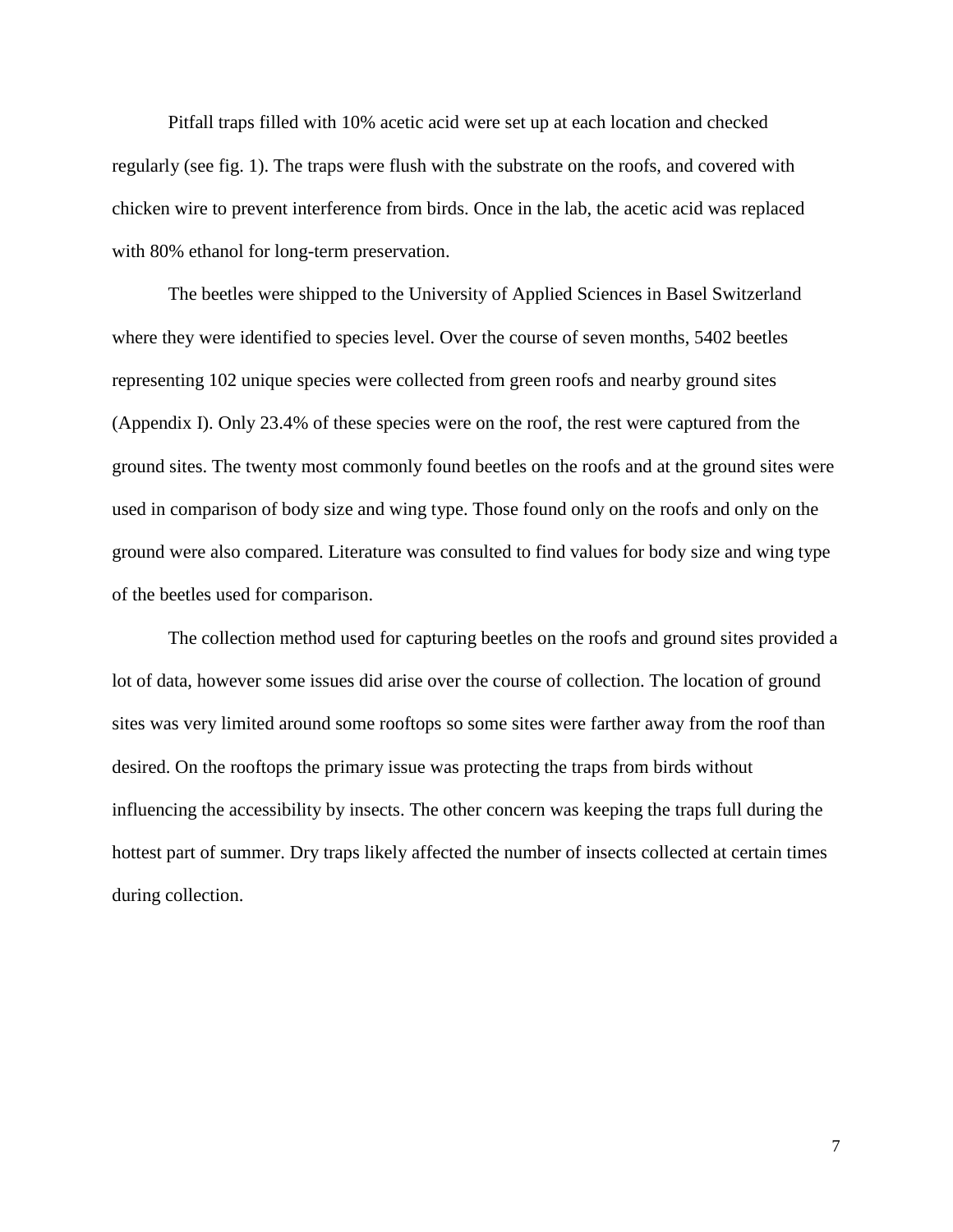

Figure 1. The left photo shows a typical pitfall trap with a small protective roof (Ingles-Le Nobel 2015). The right photo shows an example of the typical contents of a pitfall trap after approximately one week from a Portland OR green roof (Starry 2015).

#### **Results**

The average body size of the twenty most abundant species on the rooftops and on the ground was calculated to determine if a significant difference exists between the two groups. The result of a two-tailed t-test showed an insignificant difference (p=0.1302) between the two. The difference in average size between the two groups was 2.45mm, with the ground species taking the lead in size. However, the standard deviation for the ground species was much greater than for the roof species (see fig. 2). The roof beetles ranged from 3mm to 12mm, whereas the beetles on the ground ranged from 3mm to 23mm. There are also seven species that are shared between the two groups because they were abundant at both types of sites.

The same comparison of average body size was made between species only on the roof and only on the ground, but this difference was also not significant  $(p=0.1409)$ , in part because of the large variation in sample size (see fig. 3). The roof only group consists of sixteen species, while the ground only group has forty-one. The ground only group is again larger on average, however there are two species, *C. nemoralis* and *Ocypus olens* that are over 9mm larger than any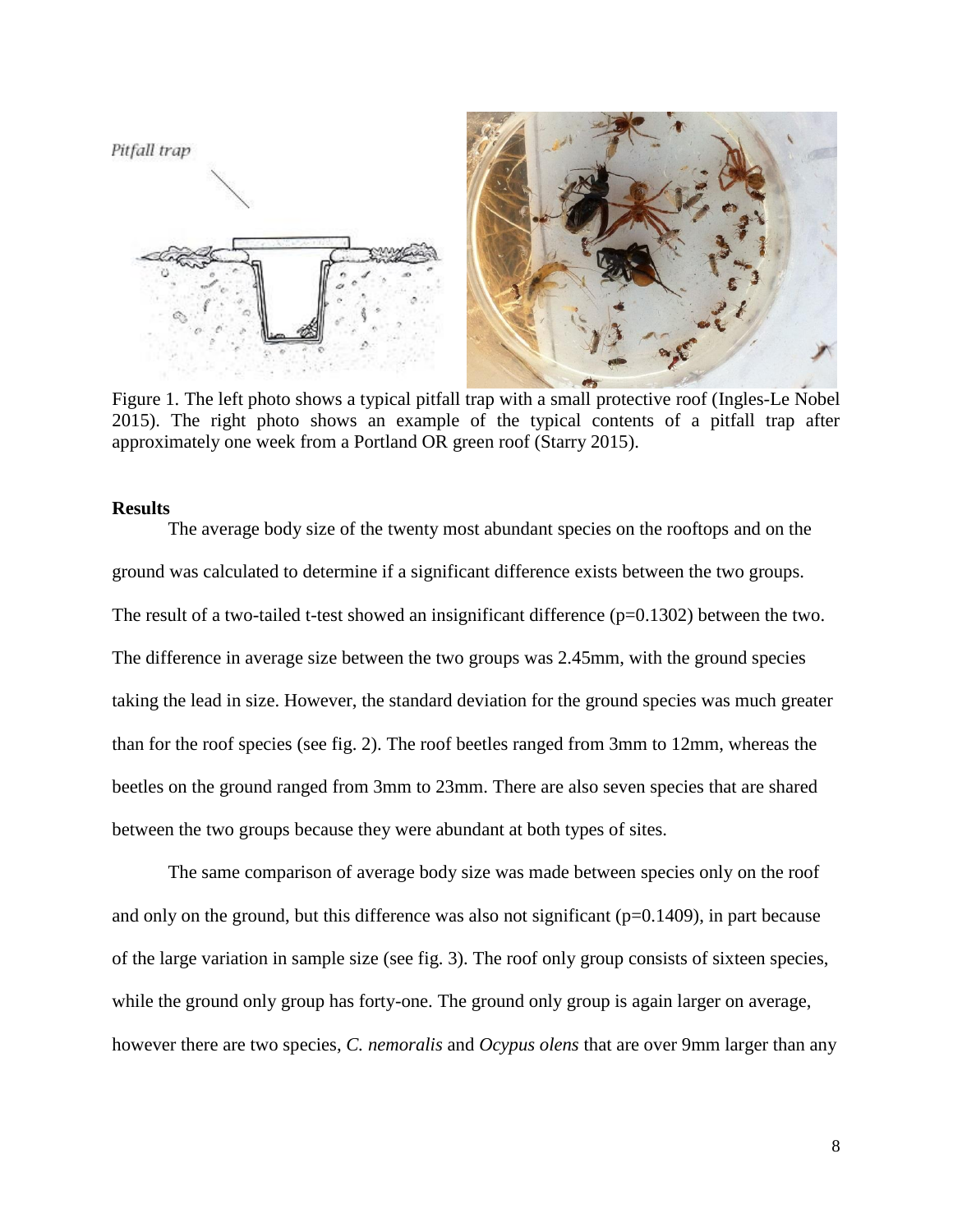other beetle in the same group. The standard deviation for the ground only beetles is also over twice that of the roof only group.

One more t-test was run to compare the species only found on the rooftops with the twenty most abundant on the ground. There is very strong evidence that these two groups vary in average size consistently  $(p=0.0024)$ . Because some of the species in the ground grouping were also found on the roof, the smaller size is not a requirement for inhabiting the green roofs but species only found on the rooftops are smaller on average.



Figure 2: The average body size of the twenty most frequent beetle species from the green roofs (left column) and ground sites (right column) is shown; the error bars represent the standard deviation.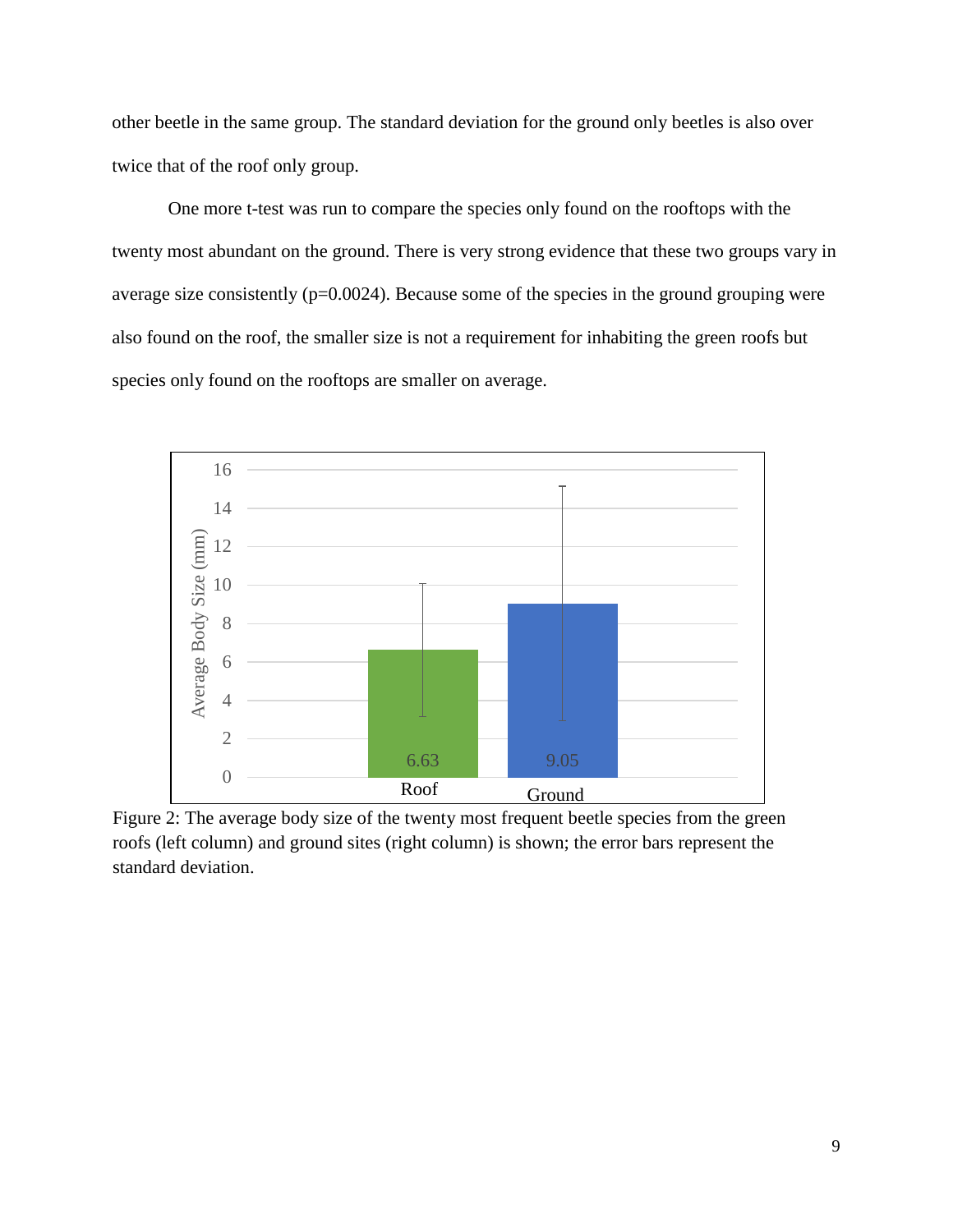

Figure 3: The average body size of the beetles only found on the green roofs (left column) and those only found on the ground (right column) is shown; the error bars represent the standrd deviation.

The comparisons indicate a tendency for larger beetles to be on the ground, and perhaps not be able to make it up to the rooftops. If all the species found on the roofs and ground were compared there may be a more significant difference, or perhaps a smaller one. Size alone though is likely not the only determining factor for a beetle making it to the roof. That is why wing type was also identified for as many species as possible to look at possible differences between the roof and ground species.

| Family        | <b>Species</b>           | <b>Roof</b>    | <b>Ground</b> | <b>Total</b> | Size (mm)      | <b>Wings</b>       |
|---------------|--------------------------|----------------|---------------|--------------|----------------|--------------------|
| Carabidae     | Carabus nemoralis        | $\theta$       | 84            | 84           | 23             | $B^{2,4}$          |
| Carabidae     | Calathus fuscipes        | 8              | 56            | 64           | 13             | $B^{2,4}$          |
| Carabidae     | Notiophilus sylvaticus   | $\overline{0}$ | 40            | 40           | 5              | $D^2$              |
| Carabidae     | Pterostichus melanarius  | 2              | 177           | 179          | 16             | $D^{2,4}$          |
| Carabidae     | <b>Bembidion</b> lampros | 20             | 8             | 28           | 3.5            | $D^4$              |
| Carabidae     | Anisodactylus binotatus  | 88             | 74            | 162          | 12             | $\mathbf{M}^1$     |
| Carabidae     | Agonum muelleri          | 15             | 21            | 36           | 10             | $\mathbf{M}^4$     |
| Carabidae     | Nebria brevicollis       | 18             | 722           | 740          | 12             | $\mathbf{M}^{1,4}$ |
| Carabidae     | Amara aenea              | 23             | 349           | 372          | 8              | $\mathbf{M}^1$     |
| Carabidae     | Harpalus affinis         | 115            | 35            | 150          | 10             | $M^{3,4}$          |
| Carabidae     | Trechus obtusus          | 190            | 73            | 263          | $\overline{4}$ | $\mathbf{M}^7$     |
| Staphylinidae | Tachyporus nitidulus     | 18             | 42            | 60           | 3              | $M^5$              |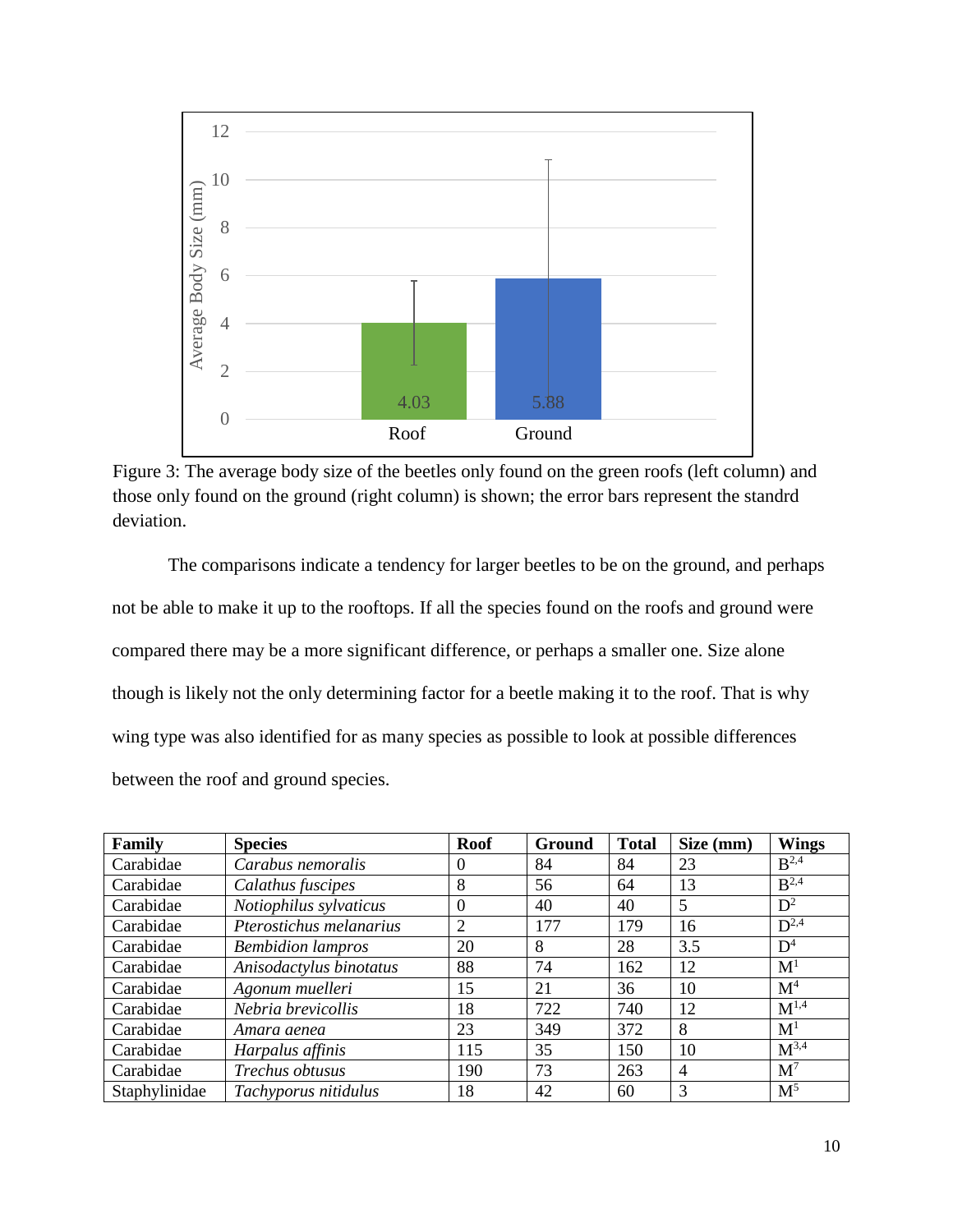| Staphylinidae | Philonthus carbonarius    | $\sim$ | 241  | 278  | $M^5$          |
|---------------|---------------------------|--------|------|------|----------------|
| Staphylinidae | Philonthus cognatus       |        | 1091 | 1094 | $F^5$          |
| Coccinellidae | Coccinella septempunctata | 54     | 25   | 70   | F <sup>6</sup> |
| Staphylinidae | Xantholinus linearis      | 414    | 162  | 576  | $E^8$          |

Table 1: Beetle species that had available data on wing type and that had multiple specimens are shown above. There are three wing types, macropterous (M), brachypterous (B), and dimorphic (D) and a fourth category (F) for beetles that are at least known to be capable of flight. The list of numbered references for wing type can be found in Appendix II. The body size (mm) and number of specimens at each type of location are also included (Gonsalves 2016).

Due to constraints in finding reliable sources for wing type, not all the species from the previous analysis could be compared. For some, flight ability is noted even if wing type is unknown. Only two species were found to have brachypterous wings. One is *C. nemoralis*, a large beetle found only on the ground (Zalewski and Ulrich 2006). The other is *Calathus fuscipes*, a moderately sized beetle that has been found on the ground and on the rooftops (Cole et al 2002).

Beetles with dimorphic wings may have either macropterous or brachypterous wings depending on the individual. The larger winged individuals are able to spread to and colonize new areas, and if these new habitats are suitable, the populations that develop become full of reduced-winged members (Yamashita et al 2006). The three species identified as dimorphic in this data set were found on the rooftops and the ground. The macropterous species were found on both the rooftops and ground sites in large numbers, without being affected by size (Table 1). Due to large quantity of beetles collected and sorted, individuals were not looked at to determine individual wing type. Therefore, further conclusions based on what stage of colonization each species was in are not possible with this data.

Additional, interesting results arise when looking at species origin in terms of body size and wing type. The majority of the species found in the pitfall traps are nonnative, with some known to be invasive (Gonsalves 2016).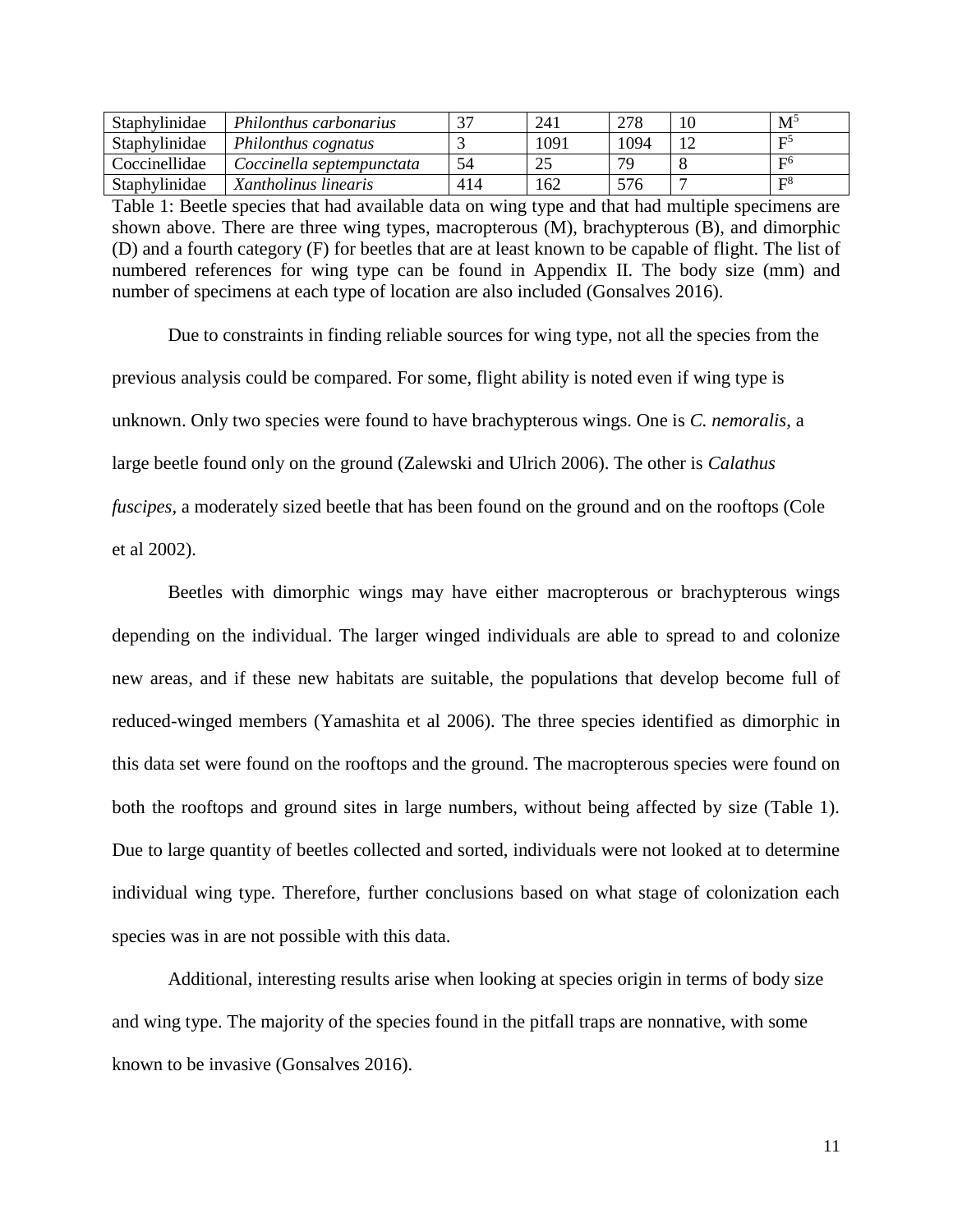*Coccinella. septempunctata* is an extremely successful ladybug originating out of Asia that is creating considerable competition for native species like *Coccinella californica* (Hodek and Michaud 2008). Both of these have been found, however only one *C. californica* specimen was collected, compared to 79 *C. septempunctata* found on both the roofs and ground sites (Table 1; Appendix I). The dispersal of *C. septempunctata* is thought to be random in terms of oviposition location, and this sort of generalist approach at reproduction may be why is has spread so extensively in North America (Seagraves 2009). It is not surprising that several Coccinellidae were found on the rooftops, since many are very good fliers (Nalepa 2013).

A species with a similar story is *Nebria brevicollis*, a macropterous species. (Mazzei et al 2015). *N. brevicollis* is a very successful nonnative species spreading in the United States. Its expansion has been specially researched in Oregon by James LaBonte, an employee of the Oregon Department of Agriculture. While the immediate detrimental effects of *N. brevicollis*' invasion are not clear, this species is clearly capable of dispersing quickly and effectively, likely due to its eurytopic nature (LaBonte 2011). Interestingly, the vast majority of the specimens trapped for this research were found on the ground. Their larger size of 12mm may affect their ability to fly to the rooftops, or perhaps the ground sites are plenty suitable and there has been no reason to seek out new habitats.

*Trechus obtusus* is a small beetle equipped with macropterous wings that has been found on both the green roofs and ground sites in this study (Liebherr and Takumi 2002). It is also a nonnative species believed to be introduced by nurseries to the Pacific Northwest region of the United States. The spread of this species has been relatively linear, travelling up and down the west coast. No deleterious effects have been noted from this nonnative species (Kavanaugh and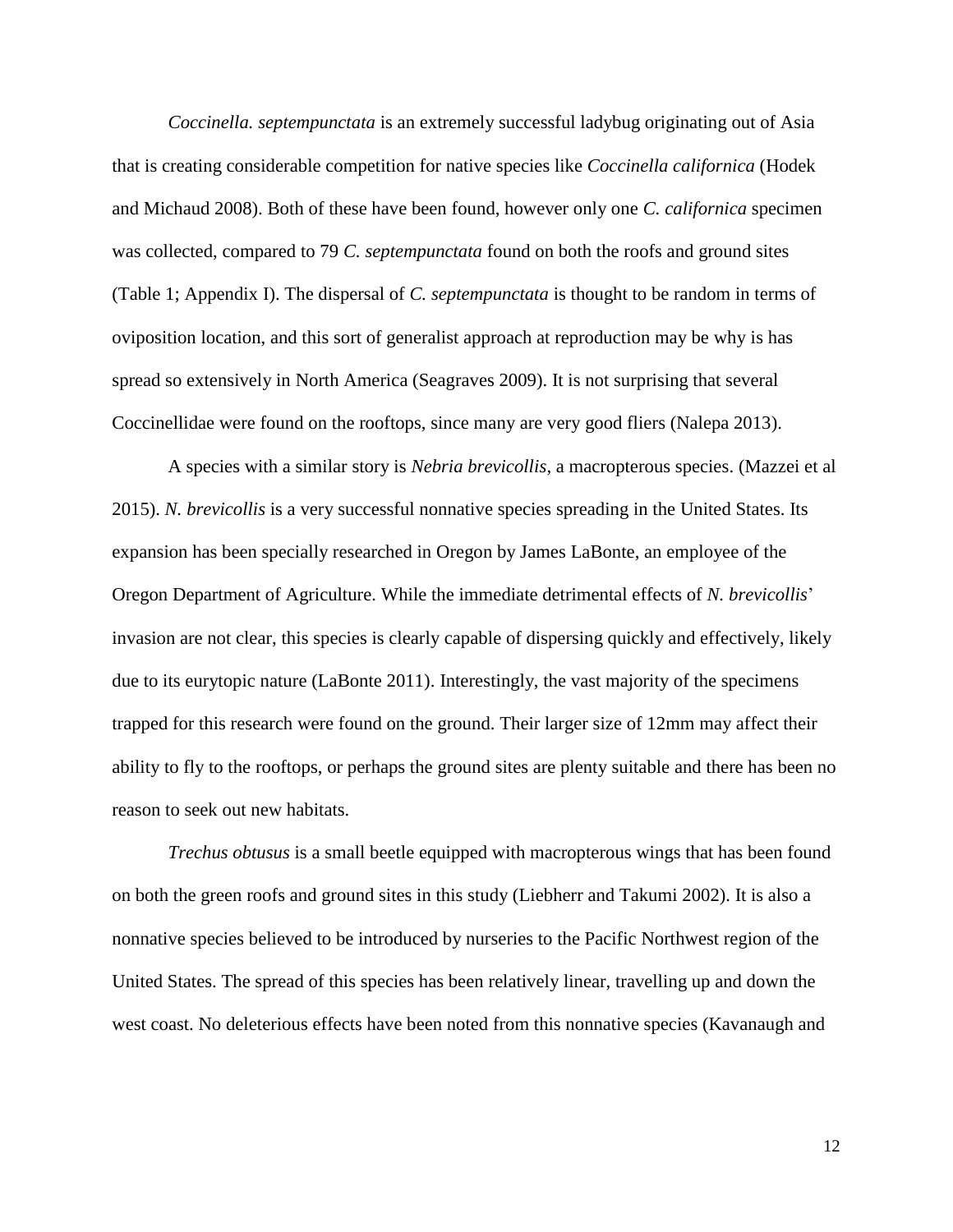Erwin 1985). The size and wing type do correlate with high mobility, which is a significant contributor to dispersal.

*Pterostichus melanaris* is a another species that, while nonnative, has not been found to be particularly harmful to local species and is not considered invasive (Nimela et al 1997). This species has spread globally from Europe due to human-intermediated dispersal, likely traveling in ships or in plants (Nimela and Spence 1991). This species is larger than N. brevicollis, however it is considered dimorphic for wing type (Zalewski and Ulrich 2006). This species was found predominantely on the ground sites, and it would be useful to identify the specific morphs of the species found at each site to see if the reason they are less abundant on the roof is because the nearest ones have reduced wings. A study on this species in Canada found that flight is used for dispersal, but post colonization the reduced wings return and even overtake macropterous individuals in numbers (Bourassa et al 2011).

*Simplocaria semistriata* is one of two Byrrhidae species we have found. It also likely dispersed via the ballast water of large ships and through nurseries, and was not yet recorded as found in Oregon in a paper published in 1990 (Johnson 1990). Like many byrrhidae species, *S. semistriata* is small, however the wing type was not found (Appendix I)

*E. parvulus* is likely the most recent to have invaded Oregon, with its first record in the U.S. in the 1950's. The spread and potential impact as an invader for this species is actively being studied (LaBonte 1998). This species is one of the smallest collected on the green roofs, and was also only found on rooftops.

#### **Discussion**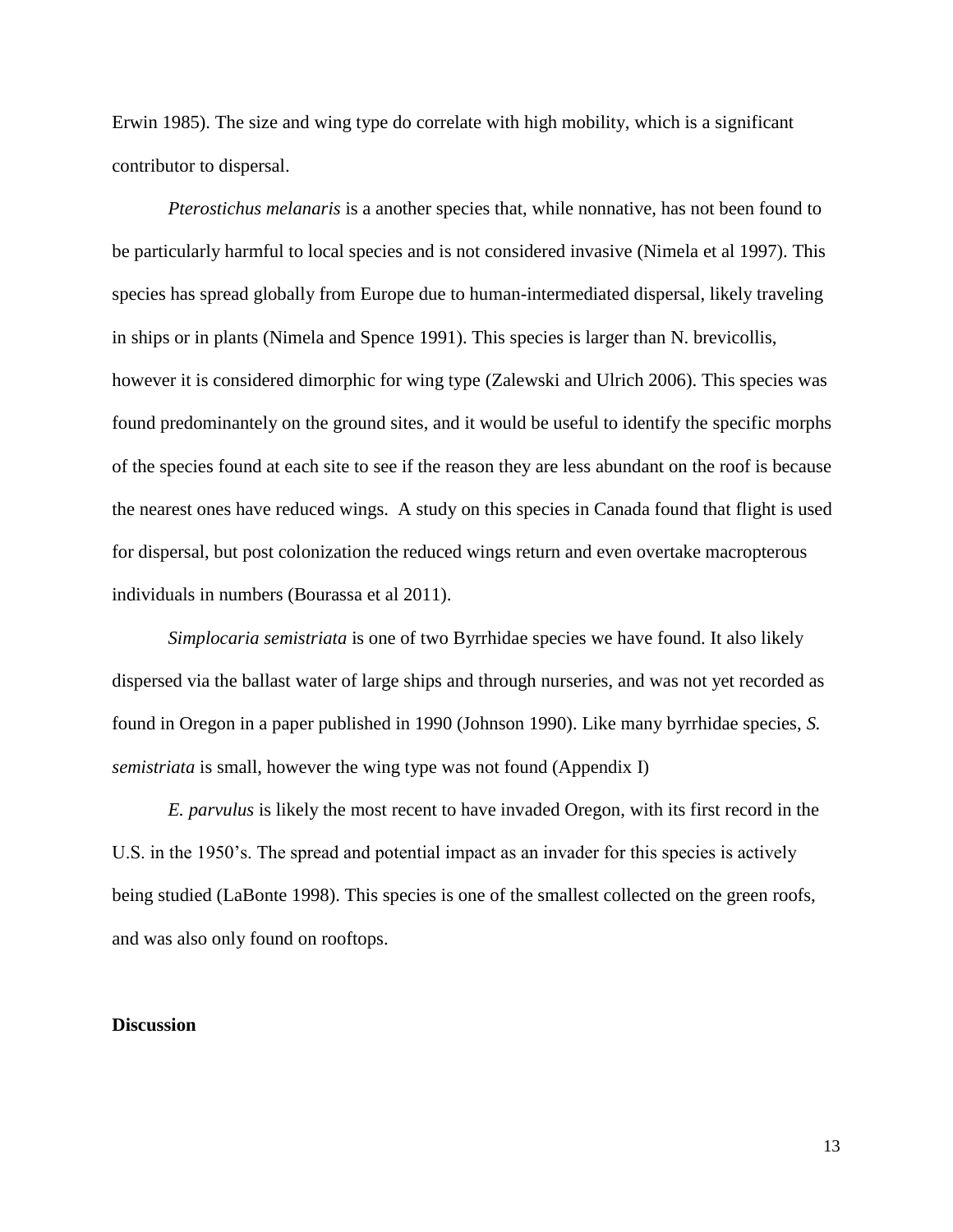The ability to disperse and thrive in new environments facilitates invasion, and by determining which traits lend themselves to dispersal will help us understand more about invasion (Simberloff 2003). The main question this data on size and wing type brings up is if there is an upper size limit to what species have macropterous wings or that are able to fly well enough to make it up multiple stories on their own. The results show a difference in average body size for beetles only found on the rooftops versus those found mostly on the ground, however no strict correlations can be made to answer exactly how size affects location. For wings, macroptery was most common for the species with data available, but there was not enough evidence to show whether some roof species may not be getting to the greenroofs via flight or if flight is required.

Beetles have caused many issues regarding invasion, by outcompeting with native species for resources and destroying local flora (Crowder and Snyder 2010). Some prominent examples include the Colorado potato beetle and the Asian long-horned beetle. (Liu et al 2010; Talbot Trotter III and Hull-Sanders 2015). Much of their success can be attributed to human intermediated dispersal, via ballast water in ships, nursery transport, and many other methods of transportation (Nimela and Spence 1991; Koch et al 2012). Natural dispersal and invasion is less understood and less controllable, however, with more knowledge about the attributes of beetles we may be able to predict or prevent future invasive related damage.

Green roofs provide an opportunity to look at both natural dispersal traits and human influences. Our results are mixed. We did not show a significant difference when comparing the twenty most abundant species on rooftops and at ground sites; however, the beetles that have only found on the rooftops are significantly smaller than the most common beetles on the ground. This may suggest that beetles only on the rooftops are arriving there through mediated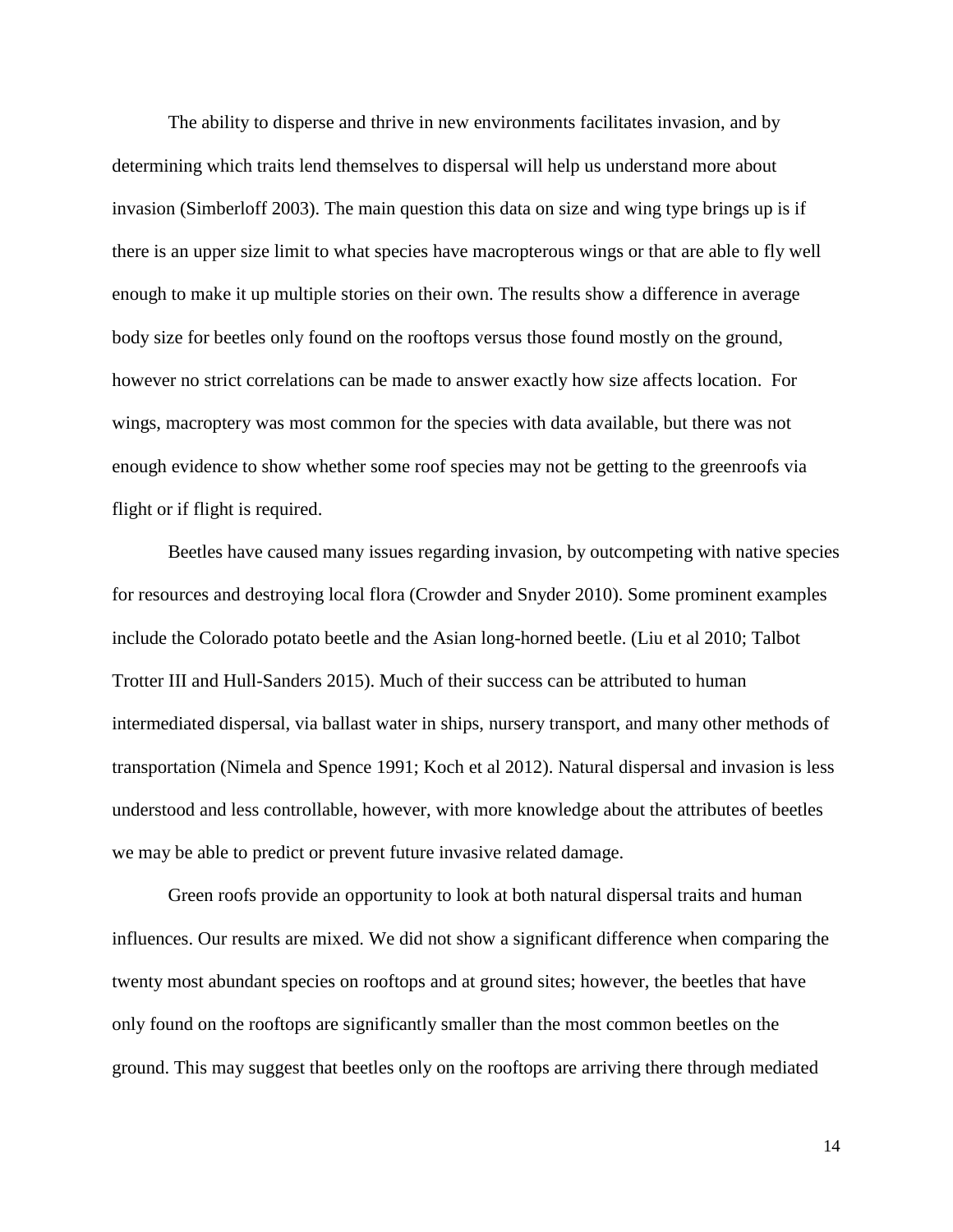transport, but they might also be getting there naturally via flying, and have not been captured at ground sites.

One of the original questions that prompted this analysis of species was what beetles are native to the area, and which ones are not. This information directly correlates with invasion. Some of the species found had only one specimen, and many were nonnative. A possible consideration for their appearance is that they may be brought in on the materials used to start the rooftops. There are companies that solely provide for the creation of green roofs and similar structures, and there is not much research available as to whether these sources are potentially bringing in nonnative species and assisting their dispersal.

There is much work to be done for answering all the questions accumulating around green roofs (Mazzi & Dorn 2011). In this particular study, a small subset of rooftops and ground sites in one city were used to look at two physical traits of beetles. Wing type and body size play a role in the locomotive ability of a beetle, which directly affect how beetles may be moving to the roofs. These two physical traits may not have shown significant difference between rooftops and ground sites, however a potential correlation between locomotion and colonization may be supported with greater samples.

Furthermore, it is important to look more closely at individual species. The invasion of just one species can have a huge effect, and there may only be one characteristic separating an invasive beetle from a noninvasive beetle. Beyond wings and body size, other traits such as diet, reproductive requirements, and habitat preference also play a role in determining where and why a beetle may disperse, and how they might compete with local species (Reitz and Trumble 2002). Combining information from all of these influences is important to truly understand the life history and future of a particular organism.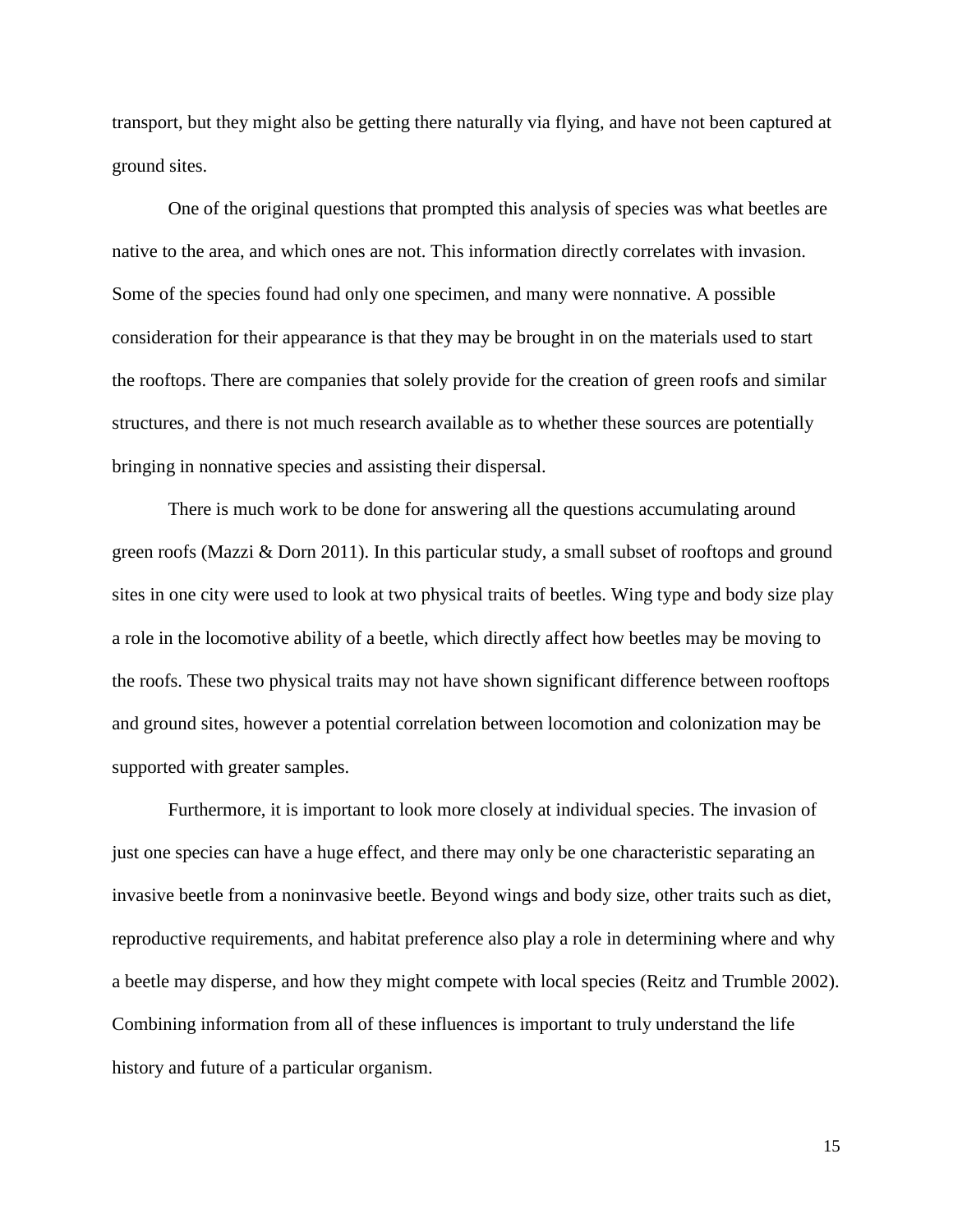The process of analyzing data for this particular study raised many ideas for further research using similar methods. In particular, breeding patterns and diet are traits that would be interesting to compare to wings and body size to better create a profile of what types of beetles are successful on green roofs. In one study on feeding habits, the researchers found that the type of predation, generalist or specific, plays a role in successful colonization (Crowder and Snyder 2010). Dispersal is also affected by season and stability of the habitat, which are factors that may differ between green roofs and ground environments (Boivin & Hance 2003).

There are many ways to direct more research on beetle dispersal and colonization tactics in order to better understand invasion. The ultimate goal is to prevent the severe damage caused by nonnative species outcompeting with and destroying local environments. However, this information will also help plan ways to control the spread ongoing invasions by pest species.

#### **Conclusion**

This study investigated the average size and wing type for beetle species found on green roof and ground sites in Portland, OR. We did not a show a major difference in wing type between roof and ground species grouped by abundance and location. There was a significant difference however between the most common beetles at the ground sites and the species only found on the rooftops. This might indicate that beetles found on these roofs may be making it there naturally (ie via flight), or that the beetles arriving on the roofs may be more opportunistic. Gaining more information on the full list of identified species may enhance the slight trend toward a larger body size on the ground, and perhaps provide a better picture of how wing type varies. Overall, this study provides a pathway for further research looking at how specific traits may influence the dispersal and invasive capability of beetle and other insect species. Hopefully,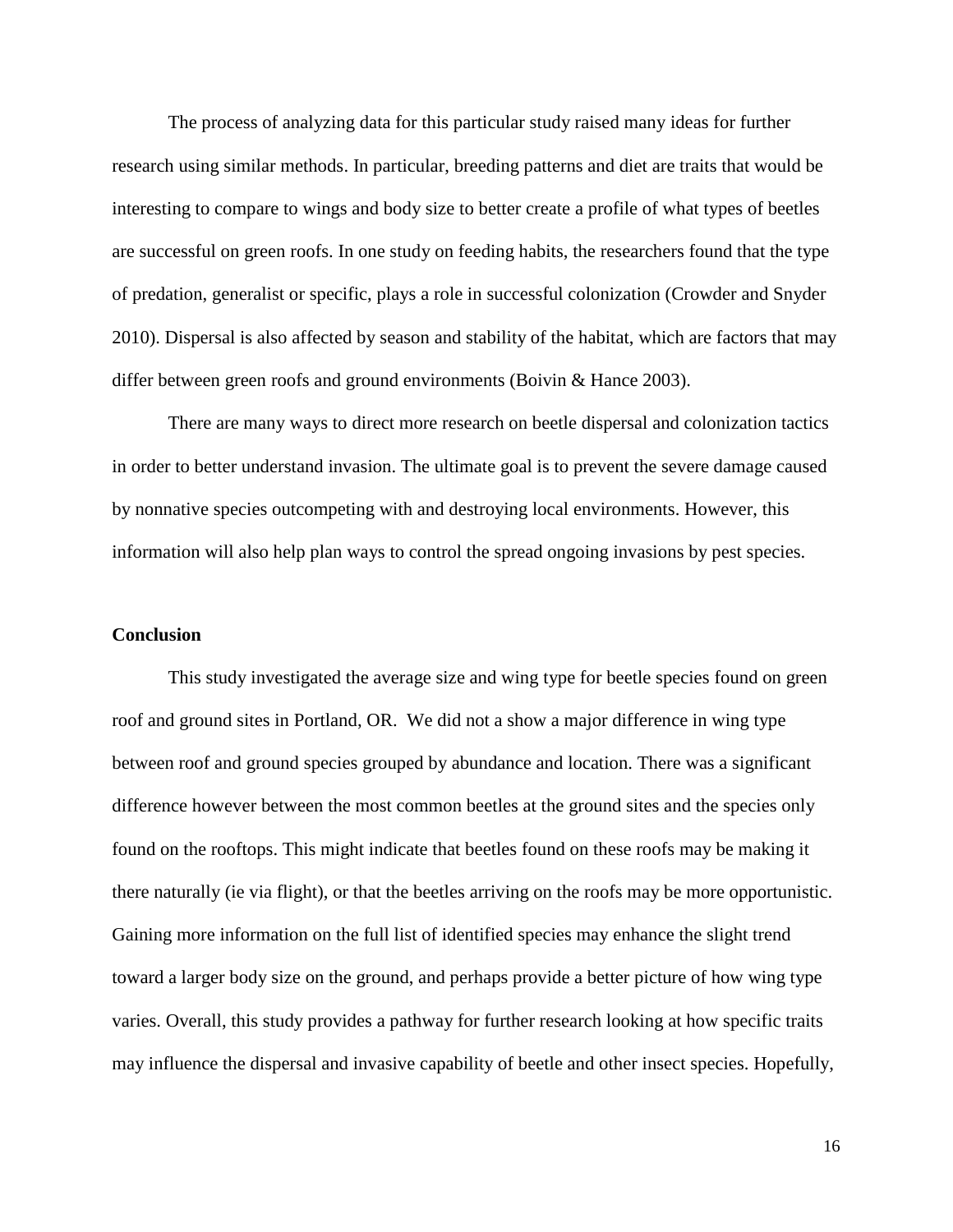by determining how organisms disperse, humans may be able to curb the influence of invasive

species on local environments.

#### **Acknowledgements**

I would like to extensively thank Dr. Olyssa Starry for her unending support and encouragement to complete this thesis project. I also thank Sydney Gonsalves for allowing me to use the data from her project to answer my questions about beetles, and the green roof lab members for helping to collect and sort the beetle data used in this paper.

#### **References**

Anderson, M.C., Adams, H., Hope, B., Powell, M. 2004. Risk assessment for invasive species. *Risk Analysis*. 24(4):787-793.

Banks, Nathan. 1902. Principal Insects Liable to Be Distributed on Nursery Stock. Washington, D.C.: U.S. Dept. of Agriculture, Division of Entomology. Print.

Boivin, G., Hance, T. 2003. Ground beetle assemblages in cultivated organic soil and adjacent habitats: temporal dynamics of microspatial changes. *Pedobiologia*. 47:193-202.

Bourassa, S., Spence, J.R., Hartley, D.J., Lee, S. 2011. Wing-dimorphism and population expansion of Pterostichus melanarius (Illiger, 1798) at small and large scales in central Alberta, Canada (Coleoptera, Carabidae, Pterostichini). *Zookeys*. 147:545-558.

Butterfield, J., Luff, M.L., Baines, M., Eyre, M.D. 1995. Carabid beetle communities as indicators of conservation potential in upland forests. *Forest Ecology and Management*. 79:63- 77.

Crowder, D. W., Snyder, W. E. (2010). Eating their way to the top? Mechanisms underlying the success of invasive insect generalist predators. *Biological Invasions*. *12*(9):2857–2876.

Frazier, M., Miller, A.W., Ruiz, G.M. 2013. Linking science and policy to prevent the spread of invasive species from the ballast water discharge of ships. *Ecological Applications*. 23(2):287- 288.

Gonsalves, S.M. 2016. Green roofs and urban biodiversity: Their role as invertebrate habitat and the effect of design on beetle community [dissertation]. [Portland (OR)]: Portland State University. http://pdxscholar.library.pdx.edu/open\_access\_etds/2997

Hodek, I., Michaud, J.P. 2008.Why is *Coccinella septempunctata* so successful? (A point-ofview). *European Journal of Entomology*. 105:1-12.

Johnson, P.J. 1990. Notes on the naturalization of two species of European Byrrhidae (Coleoptera) in North America. *Journal of the New York Entomological Society*. 98(4):434-440.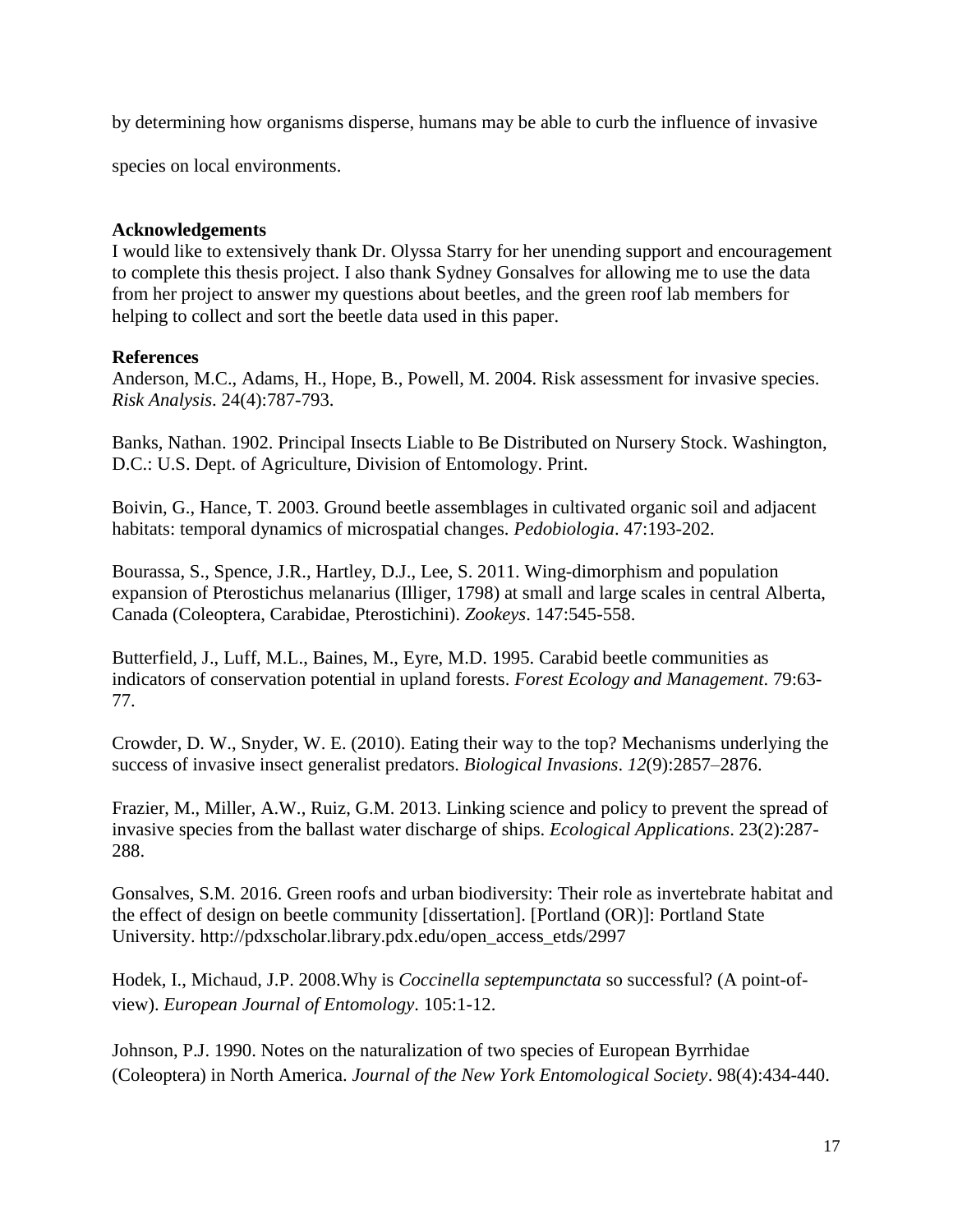Kavanaugh, D. H., Erwin, T. L., 1985. *Trechus obtusus* Erichson (Coleoptera: Carabidae), a European Ground Beetle, on the Pacific Coast of North America: Its Distribution, Introduction, and Spread. *Pan-Pacific Entomologist*. 61(2):170-179.

Kinlock, N.L., Schindler, B.Y., Gurevitch, J. 2015. Biological invasions in the context of green roofs. Israel Journal of Ecology & Evolution. 1-12.

Koch, F. H., Yemshanov, D., Magarey, R. D., Smith, W. D. (2012). Dispersal of Invasive Forest Insects via Recreational Firewood: A Quantitative Analysis. *Journal of Economic Entomology*. 105(2):438–450.

LaBonte, J.R. 2011. *Nebria brevicollis* (Fabricius, 1792) in North America, benign or malign? (Coleoptera, Carabidae, Nebriini). *Zookeys*. 147:497-543.

LaBonte, J. T., Nelson, R. E., 1998. North American Distribution and Habitat of *Elaphropus parvulus* (Dejean), an Introduced, Non-Synanthropic Carabid Beetle (Coleoptera: Carabidae). *The Coleopterists Bulletin*. 52(1):35-42.

Liu, N., Li, Y., Zhang, R. 2012. Invasion of Colorado potato beetle, Leptinotarsa decemlineata, in China: dispersal, occurrence, and economic impact. *Entomologia Experimentalis et Applicata*. 143(3):207-217.

Magura, T., Tothmeresz, B., Molnar, T. 2001. Forest edge and diversity: carabids along forestgrassland transects. *Biodiversity and Conservation*. 10:287-300.

Mazzi, D., Dorn, S. 2012. Movement of insect pests in agricultural environments. *Annals of Applied Biology*. 160:97-113.

McIntyre, N.E. 2000. Ecology of Urban Arthropods: A Review and a Call to Action. *Annals of the Entomological Society of America*. 93(4):825-835.

McKinney, M.L. 2002. Urbanization, biodiversity, and conservation. *BioScience*. 52(1):883-890.

Nalepa, C.A. 2013. Coccinellidae captured in blacklight traps: Seasonal and diel pattern of the dominant species *Harmonia axyridis* (Coleoptera:Coccinellidae). *European Journal of Entomology*. 110(4):593-597.

Nilsson, A.N., Petterson, R.B., Lemdahl, G. 1993. Macroptery in altitudinal specialists versus brachyptery in generalists-A paradox of alpine Scandinavian carabid beetles (Coleoptera: Carabidae). *Journal of Biogeography*. 20(2):227-234.

Nimela, J., Spence, J. R., & Carcamo, H., 1997. Establishment and interactions of carabid populations: an experiment with native and introduced species. *Ecography*. 20:643-652.

Nimela, J., Spence, J.R. (1991). Distribution and abundance of an exotic ground-beetle (Carabidae): A test of community impact. *Oikos*. 62(3):351.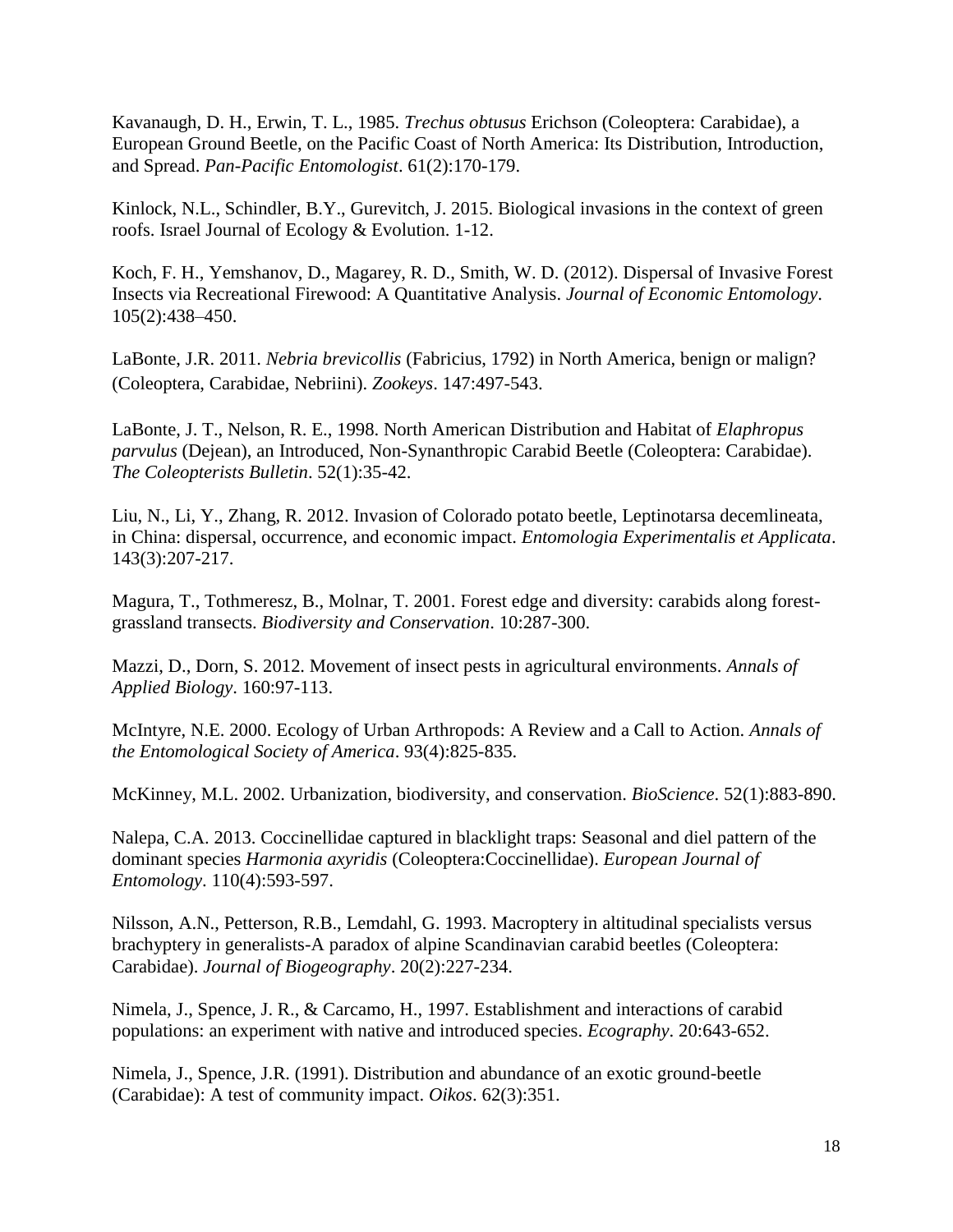Ingles-Le Nobel. JJ. 2015.

Ogai, T., Kenta T. 2015. The effects of vegetation types and microhabitats on carabid beetle community composition in cool temperate Japan. *Ecological Research*. 31(2):177-188.

Phillips, I.D., Cobb, T.P., Spence, J.R. 2008. Salvage Logging and Edge Effects on Pill Beetle Abundance (Coleoptera: Byrrhidae). *The Colopeterists Bulletin*. 62(2):324-327.

Reitz, S.R., Trumble, J.T. 2002. Competitive displacement among insects and arachnids. *Annual Review of Entomology*. 47:435-465.

Roff, D.A. 1990. The Evolution of Flightlessness in Insects. *Ecological Monographs*. 60(4):389- 421.

Seagraves, M. P., 2009. Lady beetle oviposition behavior in response to the trophic environment. *Biological Control*. 51:313-322.

Shibuya, S., Kikvidze, Z., Toki, W., Kanazawa, Y., Suizu, T., Yajimaa, T., Fujimori, T., Mansournia, M.R., Sulea, Z., Kubotab, K., et al. 2014. Ground beetle community in suburban Satoyama —A case study on wing type and body size under small scale management. *Journal of Asia-Pacific Entomology*. 17(4):775-780.

Simberloff, D. 2003. How Much Information on Population Biology Is Needed to Manage Introduced Species? *Conservation Biology*. 17(1):83-92.

Starry, O. 2015. Predation [blogpost images]. Urbansod [accessed 2015 August 11]. http:// [http://urbansod.blogspot.com/2015/06/predation.html.](http://urbansod.blogspot.com/2015/06/predation.html)

Talbot Trotter III, R., Hull-Sanders, H. 2015. Quantifying Dispersal of the Asian longhorned beetle (*Anoplophora glabripennis*, Coleoptera) with incomplete data and behavioral knowledge. *Biological Invasions*. 17(12):3359-3369.

Thayer, M.K. 1992. Discovery of Sexual Wing Dimorphism in Staphylinidae (Coleoptera): *"Omalium" flavidum*, and a Discussion of Wing Dimorphism in Insects. *Journal of the New York Entomological Society*. 100(4):540-573.

Velazquez, L.S. 2005. Organic Greenroof Architecture. *Environmental Quality Management*. 14(4):73-85.

Yamashita, H., Kiritani, K., Togashi, K., Kubota, K. 2006. Wing dimorphism in three carabid species living in the grasslands of Mt. Omuro, Shizuoka, Japan. *Applied Entomology and Zoology*. 41(3):463-470.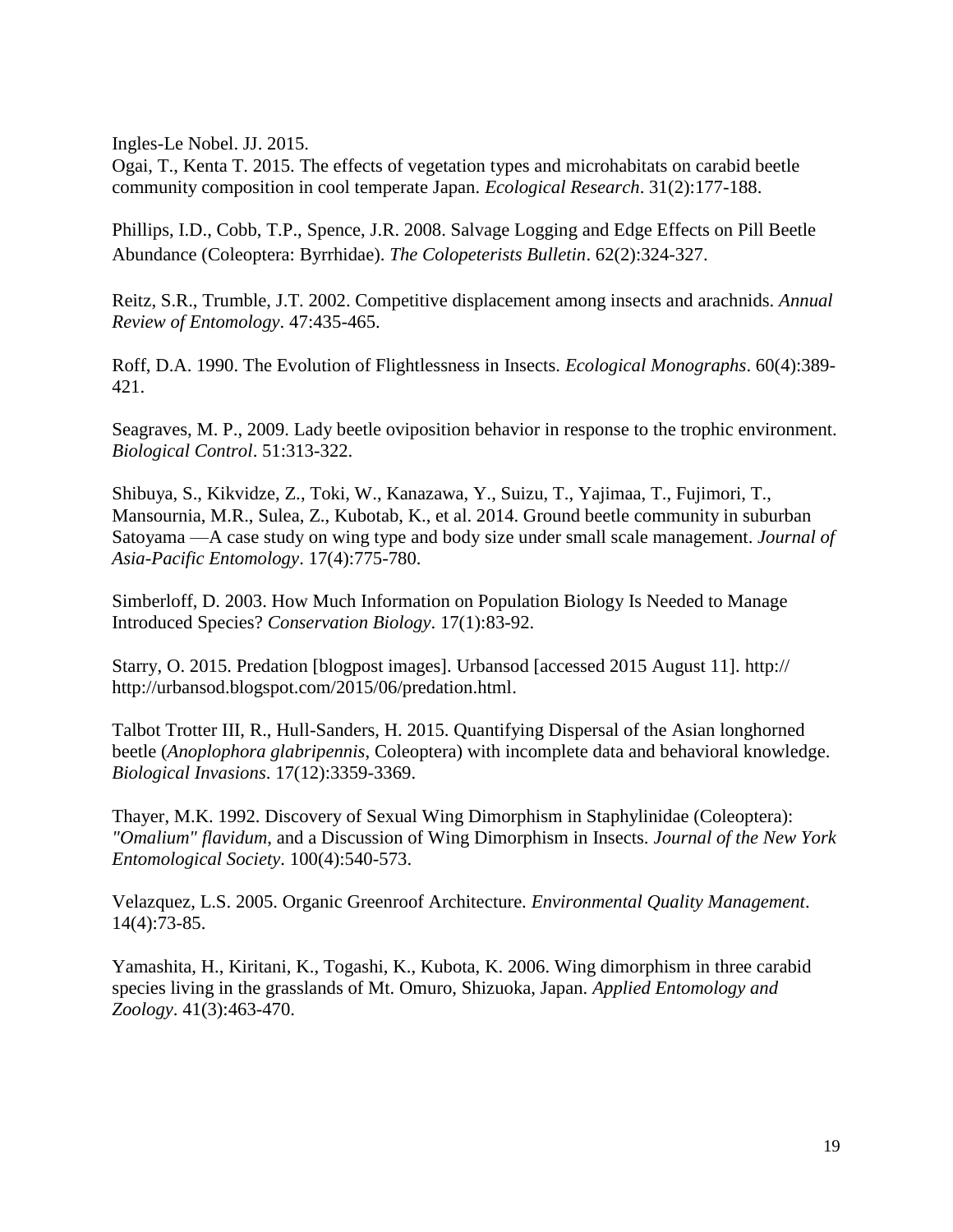## **Appendix I.**

| Family            | <b>Species</b>              | Roof             | Ground         | Total          |
|-------------------|-----------------------------|------------------|----------------|----------------|
| Anthicidae        | Anthicus cervinus           | 17               | 11             | 28             |
| <b>Bruchidae</b>  | <b>Bruchidius</b> fasciatus | 1                | $\overline{0}$ | 1              |
| <b>Byrrihidae</b> | Cytilus sericeus            | 16               | $\overline{0}$ | 16             |
| <b>Byrrihidae</b> | Simplocaria semistriata     | 16               | 14             | 30             |
| Carabidae         | Trechus obtusus             | 190              | 73             | 263            |
| Carabidae         | Harpalus affinis            | 115              | 35             | 150            |
| Carabidae         | Anisodactylus binotatus     | 88               | 74             | 162            |
| Carabidae         | Amara aenea                 | 23               | 349            | 372            |
| Carabidae         | <b>Bembidion</b> lampros    | 20               | 8              | 28             |
| Carabidae         | Elaphropus parvulus         | 19               | $\overline{0}$ | 19             |
| Carabidae         | Nebria brevicollis          | 18               | 722            | 740            |
| Carabidae         | Stenolophus conjunctus      | 17               | 3              | 20             |
| Carabidae         | Agonum muelleri             | 15               | 21             | 36             |
| Carabidae         | Microlestes minutulus       | 12               | 106            | 118            |
| Carabidae         | Calathus ruficolis          | 11               | 18             | 29             |
| Carabidae         | Calathus fuscipes           | 8                | 56             | 64             |
| Carabidae         | Agonum canadense            | 7                | 22             | 29             |
| Carabidae         | Amara ovata                 | 4                | 22             | 26             |
| Carabidae         | Harpalus herbivagus         | 3                | $\overline{0}$ | 3              |
| Carabidae         | Pterostichus melanarius     | $\overline{2}$   | 177            | 179            |
| Carabidae         | Loricera pilicornis         | 1                | 4              | 5              |
| Carabidae         | Loricera foveata            | 1                | 11             | 12             |
| Carabidae         | Agonum cupreum              | $\theta$         | $\mathbf{1}$   | $\mathbf{1}$   |
| Carabidae         | Amara anthobia              | $\overline{0}$   | $\mathbf{1}$   | $\mathbf{1}$   |
| Carabidae         | Amara familiaris            | $\theta$         | 1              | $\mathbf{1}$   |
| Carabidae         | Amara plebeja               | $\boldsymbol{0}$ | 8              | 8              |
| Carabidae         | Amphasia sericea            | $\overline{0}$   | $\overline{2}$ | $\overline{2}$ |
| Carabidae         | Bembidion doris             | $\boldsymbol{0}$ | 1              | 1              |
| Carabidae         | Carabus nemoralis           | $\boldsymbol{0}$ | 84             | 84             |
| Carabidae         | Cicindela purpurea          | $\boldsymbol{0}$ | $\overline{2}$ | 2              |
| Carabidae         | Clivina fossor              | $\boldsymbol{0}$ | $\mathbf{1}$   | $\mathbf{1}$   |
| Carabidae         | Notiophilus biguttatus      | $\boldsymbol{0}$ | 21             | 21             |
| Carabidae         | Notiophilus sylvaticus      | $\boldsymbol{0}$ | 40             | 40             |
| Carabidae         | Syntomus americanus         | $\overline{0}$   | 15             | 15             |
| Carabidae         | Amara municipalis           | $\boldsymbol{0}$ | 3              | 3              |
| Chrysomelidae     | Diabrotica undecimpunctata  | $\mathbf{1}$     | $\mathbf{1}$   | $\mathbf{2}$   |
| Coccinellidae     | Coccinella septempunctata   | 54               | 25             | 79             |
| Coccinellidae     | Hippodamia convergens       | 8                | 1              | 9              |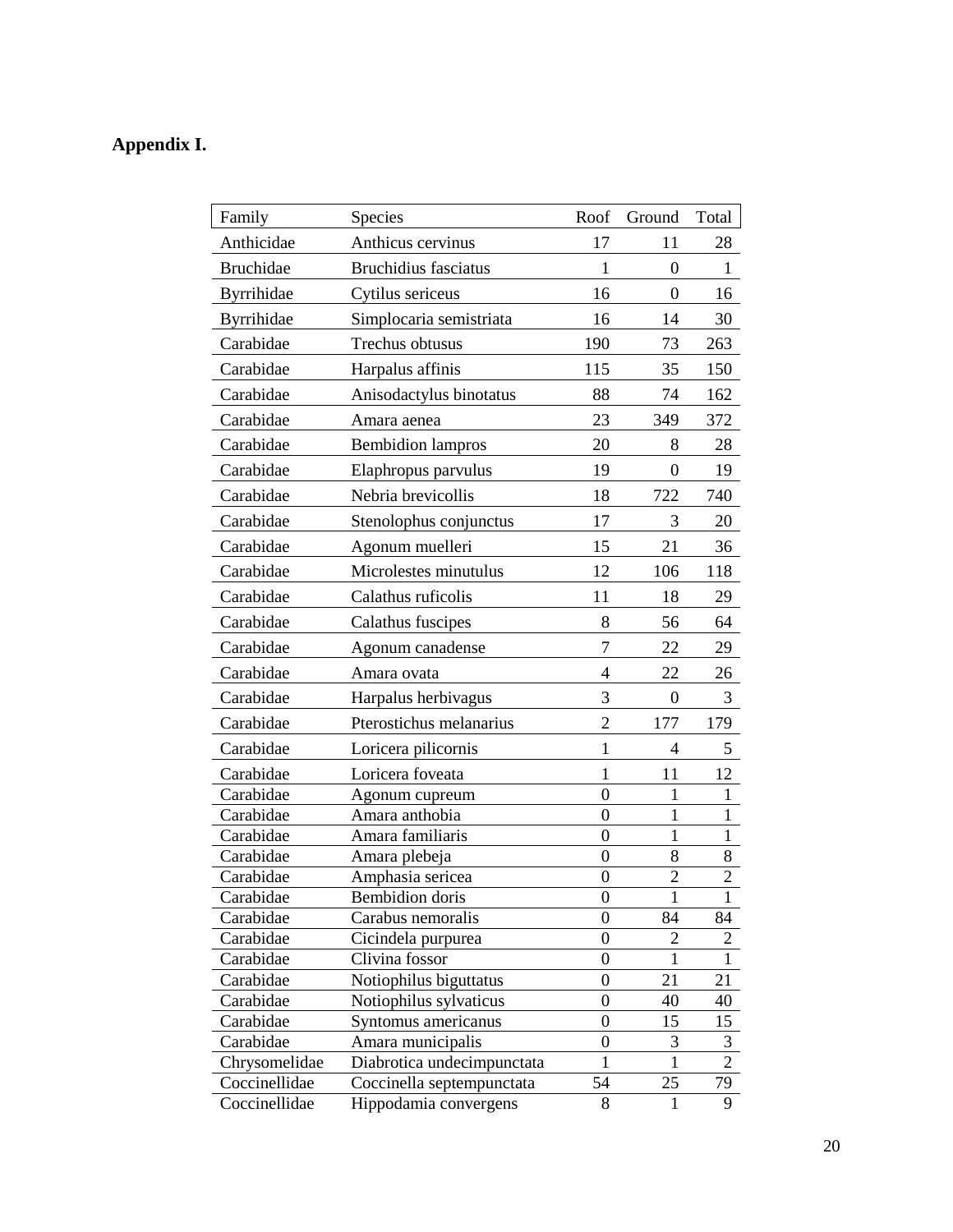| Coccinellidae  | Hippodamia variegata          | $\overline{c}$           | 7                | 9              |
|----------------|-------------------------------|--------------------------|------------------|----------------|
| Coccinellidae  | Coccinella californica        | 1                        | 0                | $\mathbf{1}$   |
| Coccinellidae  | Exochomus quadripustulatus    | $\boldsymbol{0}$         | 1                | 1              |
| Coccinellidae  | Scymnus rubromaculatus        | $\overline{0}$           | 1                | 1              |
| Corylophidae   | Sericoderus lateralis         | 0                        | $\overline{7}$   | 7              |
| Cryptophagidae | Atomaria fuscata              | $\boldsymbol{0}$         | $\mathbf{1}$     | 1              |
| Curculionidae  | Otiorhynchus sulcatus         | 19                       | $\overline{2}$   | 21             |
| Curculionidae  | Tychius picirostris           | 14                       | 18               | 32             |
| Curculionidae  | Hypera zoilus                 | 12                       | 8                | 20             |
| Curculionidae  | Sitona hispidulus             | 6                        | 80               | 86             |
| Curculionidae  | Otiorhynchus ovatus           | 3                        | 5                | 8              |
| Curculionidae  | Dryophthorus americanus       | $\overline{2}$           | $\boldsymbol{0}$ | $\overline{2}$ |
| Curculionidae  | Otiorhynchus rugosostriatus   | $\overline{c}$           | 6                | 8              |
| Curculionidae  | Sphenophorus parvulus         | 1                        | 23               | 24             |
| Curculionidae  | Barypeithes pellucidus        | $\boldsymbol{0}$         | 57               | 57             |
| Curculionidae  | Hypera nigrirostris           | $\boldsymbol{0}$         | 8                | 8              |
| Curculionidae  | Hypera postica                | 0                        | 11               | 11             |
| Curculionidae  | Mecinus pyraster              | $\boldsymbol{0}$         | $\overline{2}$   | $\overline{2}$ |
| Curculionidae  | Rhinoncus castor              | $\overline{0}$           | $\mathbf{1}$     | $\mathbf{1}$   |
| Curculionidae  | Sciaphilus asperatus          | 0                        | $\mathbf{1}$     | 1              |
| Curculionidae  | Sitona cylindricollis         | 0                        | $\overline{7}$   | 7              |
| Curculionidae  | Sitona lepidus                | $\overline{0}$           | 10               | 10             |
| Dermestidae    | Anthrenus verbasci            | $\overline{0}$           | 1                | 1              |
| Elaturidae     | Limonius lanei                | 1                        | $\overline{0}$   | 1              |
| Elaturidae     | Aeolus mellillus              | $\boldsymbol{0}$         | 23               | 23             |
| Languriidae    | Cryptophilus integer          | 0                        | 1                | 1              |
| Lathridiidae   | Melanophthalma distinguenda   | $\boldsymbol{0}$         | $\mathbf{1}$     | $\mathbf{1}$   |
| Monotomidae    | Monotoma longicollis          | 3                        | $\overline{0}$   | 3              |
| Mycetophagidae | Mycetophagus quadriguttatus   | $\mathbf{1}$             | $\boldsymbol{0}$ | $\mathbf{1}$   |
| Nitidulidae    | Carpophilus lugubris          | 4                        | 46               | 50             |
| Nitidulidae    | Colopterus unicolor           | 0                        | 2                | 2              |
| Nitidulidae    | Epuraea biguttata             | $\boldsymbol{0}$         | 1                | 1              |
| Nitidulidae    | Epuraea marseuli              | $\overline{0}$           | 1                | 1              |
| Nitidulidae    | Glischrochilus quadrisignatus | $\overline{0}$           | 6                | 6              |
| Nitidulidae    | Pocadius fulvipennis          | 0                        | $\mathbf{1}$     | 1              |
| Scarabaeidae   | Stentothorax badipes          | $\overline{2}$           | 13               | 15             |
| Scarabaeidae   | Onthophagus nuchicornis       | $\boldsymbol{0}$         | 1                | 1              |
| Scolytidae     | Hylurgops rugipennis          | 1                        | 0                | 1              |
| Silvanidae     | Silvanus bidentatus           | $\mathbf{1}$             | $\boldsymbol{0}$ | 1              |
| Staphylinidae  | Xantholinus linearis          | 414                      | 162              | 576            |
| Staphylinidae  | Gabrius appendiculatus        | 112                      | 6                | 118            |
| Staphylinidae  | Philonthus carbonarius        | 37                       | 241              | 278            |
| Staphylinidae  | Tachyporus dispar             | 20                       | 27               | 47             |
| Staphylinidae  | Tachyporus nitidulus          | 18                       | 42               | 60             |
| Staphylinidae  | Oxypoda praecox               | 13                       | 90               | 103            |
| Staphylinidae  | Aleochara lanuginosa          | 10                       | $\boldsymbol{0}$ | 10             |
| Staphylinidae  | Tachyporus chrysomelinus      | 5                        | 4                | 9              |
| Staphylinidae  | Tasgius winkleri              | $\overline{\mathcal{L}}$ | $\mathbf{1}$     | $\overline{5}$ |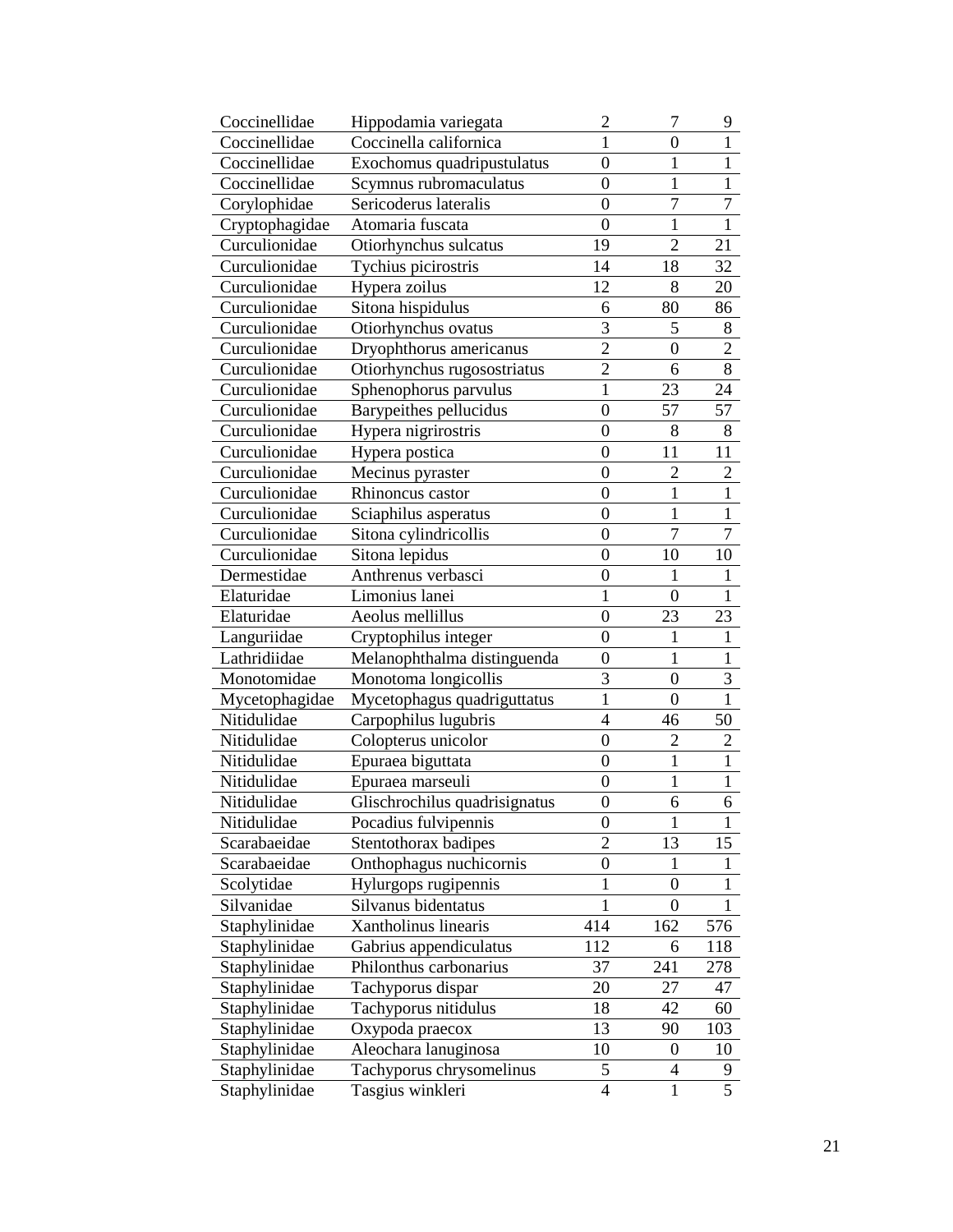| Staphylinidae | Philonthus cognatus       | 3              | 1091              | 1094 |
|---------------|---------------------------|----------------|-------------------|------|
| Staphylinidae | Aloconota gregaria        | 2              | $\mathbf{\Omega}$ | 2    |
| Staphylinidae | Ocypus aeneocephalus      | $\overline{2}$ | 92                | 94   |
| Staphylinidae | Rugilus orbiculatus       | $\overline{c}$ | 5                 | 7    |
| Staphylinidae | Acrotona parens           |                | 0                 |      |
| Staphylinidae | Atheta coriaria           |                | $\Omega$          |      |
| Staphylinidae | Atheta fungi              |                | 21                | 22   |
| Staphylinidae | Oxypoda opaca             |                |                   |      |
| Staphylinidae | Quedius curtipennis       |                | 55                | 56   |
| Staphylinidae | Aleochara diversa         | 0              |                   |      |
| Staphylinidae | Dinaraea angustula        | 0              | 5                 | 5    |
| staphylinidae | Gauropterus fulgidus      | 0              |                   |      |
| Staphylinidae | Ocypus olens              | 0              | 17                | 17   |
| Staphylinidae | Omalium rivulare          | 0              | 2                 | 2    |
| Staphylinidae | Stenus fulvicornis        | 0              |                   |      |
| Tenebrionidae | <b>Blapstinus</b> moestus |                | 413               | 417  |

#### Appendix II.

- 1. Mazzei, A., Bonacci, T., Gangale, C., Pizzolotto, R., Brandmayr, P. 2015. Functional species traits of carabid beetles living in two riparian alder forests of the Sila plateau subject to different disturbance factors (Coleoptera: Carabidae). *Fragmenta entomologica*. 47(1):37-44.
- 2. Zalewski, M., Ulrich, W. 2006. Dispersal as a key element of community structure: the case of ground beetles on lake islands. *Diversity and Distributions*. 12(6):767-775.
- 3. Gutierez, D., Menedez, R. 1997. Patterns in the distribution, abundance and body size of carabid beetles (Coleoptera: Caraboidea) in relation to dispersal ability. *Journal of Biogeography*. 24:903-914.
- 4. Cole, L.J., McCracken, D.I., Dennis, P., Downie, I.S., Griffin, A.L., Goster, G.N., Murphy, K.J., Waterhous, T. 2002. Relationships between agricultural management and ecological groups of ground beetles (Coleoptera: Carabidae) on Scottish farmland. *Agriculture, Ecosystems, and Environment*. 93:323-336.
- 5. Levesque, C., Levesque, G. 1995. Abundance, Diversity and Dispersal Power of Rove Beetles (Coleoptera: Staphylinidae) in a Raspberry Plantation and Adjacent Sites in Eastern Canada. *Journal of the Kansas Entomological Society*. 68(3):355-370.
- 6. Nalepa, C.A. 2013. Coccinellidae captured in blacklight traps: Seasonal and diel pattern of the dominant species *Harmonia axyridis* (Coleoptera: Coccinellidae). *European Journal of Entomology*. 110(4):593-597.
- 7. Liebherr, J.K., Takumi, R. 2002. Introduction and Distributional Expansion of Trechus obtusus (Coleoptera:Carabidae) in Maui, Hawai'i. *Pacific Science*. 56(4):365-375.